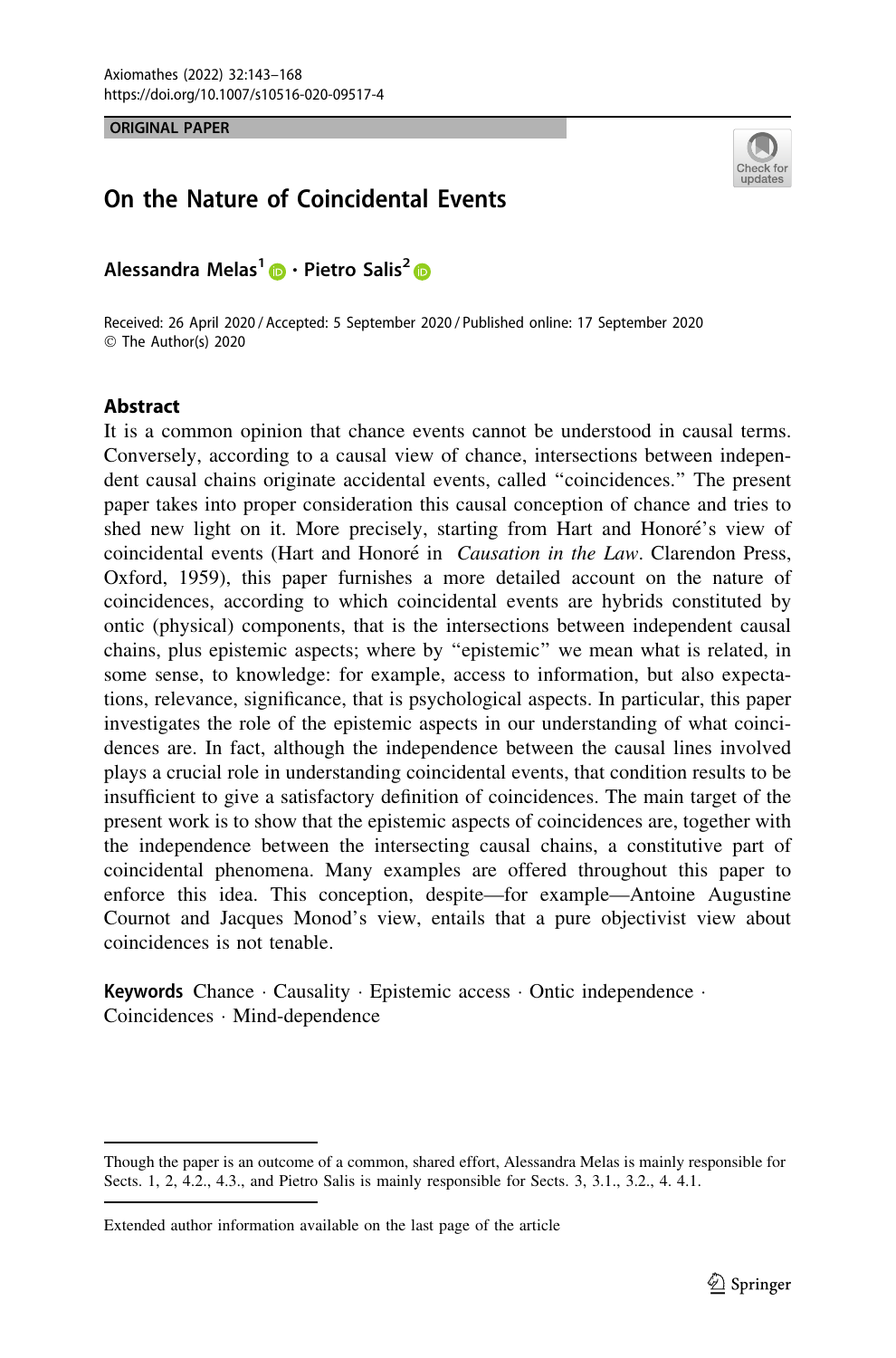## 1 Introduction

A subclass of chance events<sup>1</sup> of particular interest is that called "coincidences." Coincidences are events that come from the intersections between independent causal chains. One example, provided by David Owens, is an accidental collision between a person sitting in a particular place and a falling cargo door:

It is a coincidence that I was sitting at the spot where the cargo door fell—this event can be analyzed into two events (a) my sitting at place A and (b) the cargo door's landing at place A, events which have quite independent causal histories […] (Owens [1992:](#page-24-0) 12).

One of the leading views regarding chance is provided by Antoine-Augustin Cournot. As he highlights, the core of this conception of chance consists of the independence of the intersecting causal chains:

It is necessary, to be more precise, to focus exclusively on what is fundamental and categorical in the notion of chance, namely, the idea of independence or non-solidarity among various series of causes […] (Cournot [1851:](#page-24-0) 56, the italics are ours). $<sup>2</sup>$ </sup>

Therefore, coincidental events are defined as the result of intersections<sup>3</sup> between independent causal lines. Another relevant quotation from Cournot is the following:

 $1$  The paper does not engage in a metaphysical discussion on the distinction between processes, events, properties, times, and so on. However, we take it for granted that coincidences are events and not properties. Though coincidences are hybrids, that is composed entities, they are individuals, since they are not construed as universals. The difference between individuals and properties lies in the fact that individuals are singularities while properties ''recur.'' Since coincidences are rare entities, they cannot be treated as recurrent and universal properties.

 $2 \times 1$  faut, pour bien s'entendre, s'attacher exclusivement à ce qu'il y a de fondamental et de catégorique dans la notion du hasard, savoir, à l'idée de l'indépendance ou de la non-solidarité entre diverses séries de causes […]».

 $3$  The examples provided thus far consider causal intersections as causal interactions, and this is what we want to do for the whole paper: when we talk about "intersecting causal lines" we are talking about some kind of *physical* interaction between causal processes. Of course, not all intersections are like this. Sometimes, for example, we have intersections between processes, but they intersect only spatially and not temporally, or vice versa, in a way that there is not any interaction. Suppose I am watching a TV program on Boris Pasternak. Meanwhile, my best friend, without knowing what I am doing and without knowing anything about that TV program, is reading *Doctor Zhivago*. We would say that it is a coincidence that at the same time (but in different places) my friend and I are doing something that concerns Boris Pasternak. Suppose I am in Prague with a friend, and we decide to go out to visit the city. After walking for three miles, I decide to sit on one of the 1.000.000 benches that are in Prague. My friend takes a photo with me sitting on the bench. I come back home, and I show that photo to my mum, who says to me that ten years before, my dad took the exact same photo with her sitting on the same bench in Prague. We would say it is a coincidence that my mum and I were sitting in the same place (but at different times) in Prague.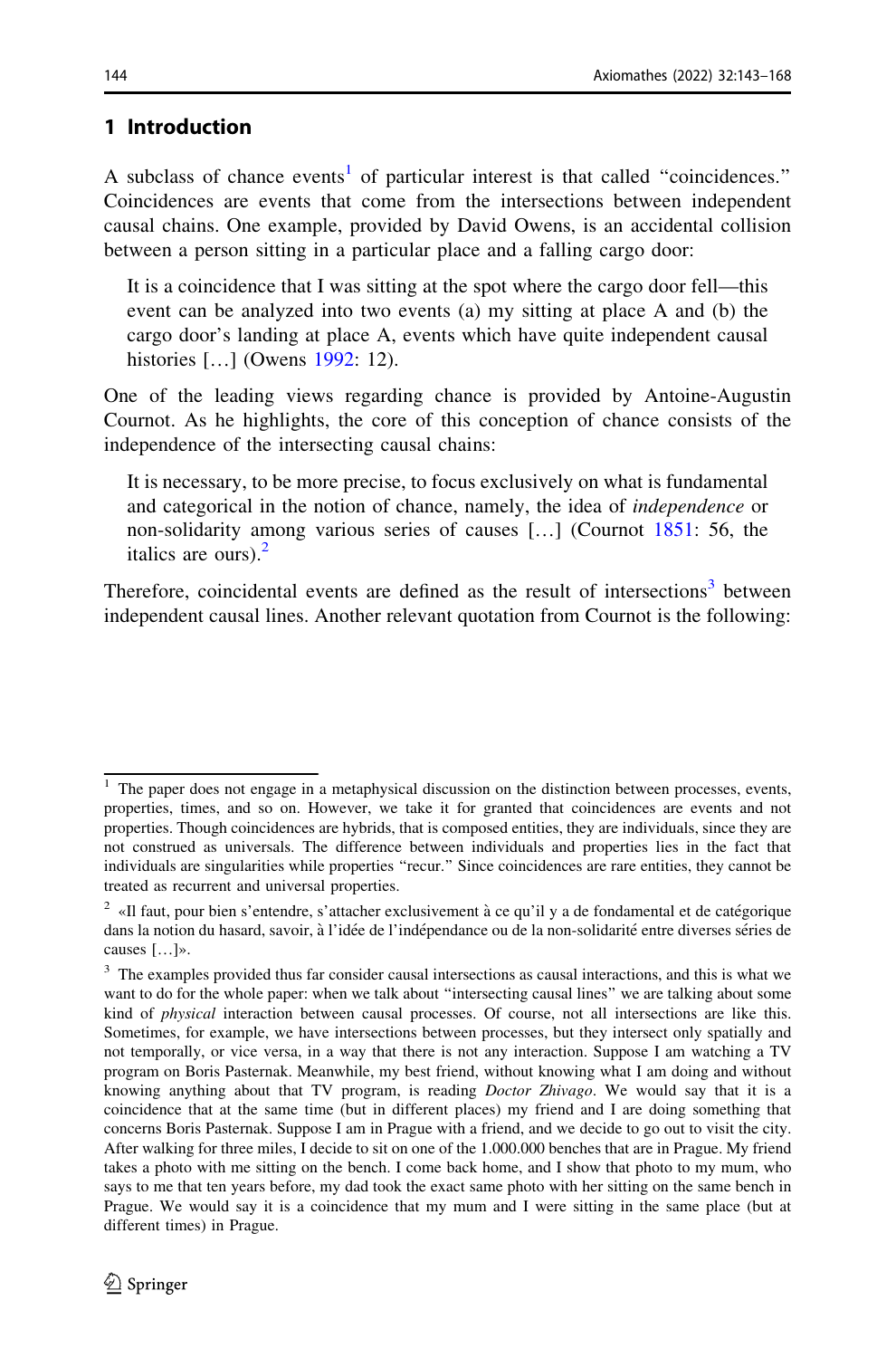Those events brought by the combination or the meeting of other events that belong to mutual independent series, are what we consider *fortuitous* events, or the result of *chance* (Cournot  $1851: 52$  $1851: 52$ ).<sup>4</sup>

This causal view of chance is also defended by Jacques Monod:

[...] Such is the case, for instance, in what may be called "absolute" coincidences,'' those, that is to say, which result from the intersection of two totally *independent* chains of events (Monod [1971](#page-24-0): 114, the italics are ours).

However, coincidences—though they are events that can be understood in causal terms—cannot be *explained* in causal terms: we are able to say that they come from the intersection between independent causal chains, but we are not able to explain why that intersection happens. So that, coincidences are—in some sense unexplainable events, in line with what some literature says.

With "chance," in fact, the concerning literature indicates something that cannot be causally explained, $5$  and the same can be said for coincidences. So that, an event is chance or coincidental if:

- it occurs without a definite and identifiable cause, contradicting the Principle of Causality that assigns a precise cause to every event;
- it has happened for causes that are certainly there but are non-linear.<sup>6</sup>

This last case illustrates why coincidences are unexplainable events.<sup>7</sup> The nonexplicability of coincidences is exactly represented in terms of the mutual independence between the causal lines involved.

Since the involved causal chains have independent causal histories, to explain each individual causal line is not to explain the intersection between the involved lines. $8$  In the example of the cargo door accident, explaining the behaviour of every

<sup>&</sup>lt;sup>4</sup> «Les événements amenés par la combinaison ou la rencontre d'autres événements qui appartiennent à des séries indépendantes les unes des autres, sont ce qu'on nomme des événements fortuits, ou des résultats du hasard».

<sup>5</sup> As Wesley Salmon maintains (Salmon 1977: 162), following a conception that seems to go back at least to Aristotle, ''to give scientific explanation is to show how events […] fit into the causal structure of the world.'' So that, if it is not possible to provide to an event a causal explanation, then that event must be considered chance.

<sup>6</sup> Causes may cross in a non-predictable and non-understandable way.

 $7$  The relation between coincidence and explanation can be extended in principle to a large number of cases. In particular, many issues rise in connection with the passage from physical to biological explanation. This is surely an interesting and challenging terrain for the approach we are defending here. Nonetheless, it requires much more space and specific work to be done, especially given the fact that the already complex debate is undergoing a recent twist due to issues concerning the notion of 'emergence' and the concept of 'delegated causality' (see Vidunas [2019](#page-24-0)). Many thanks to an anonymous reviewer for relevant examples and many suggestions for future work in this particular direction.

<sup>&</sup>lt;sup>8</sup> In this context, an explanation is conceived as something that cannot be reduced to laws and background conditions. This is because laws are common to law-like phenomena and accidents. As in Owens' example, all of the cargo doors falling down fall according to gravitational forces, but there is no law of nature according to which a particular cargo door must fall in that way and in that particular occasion.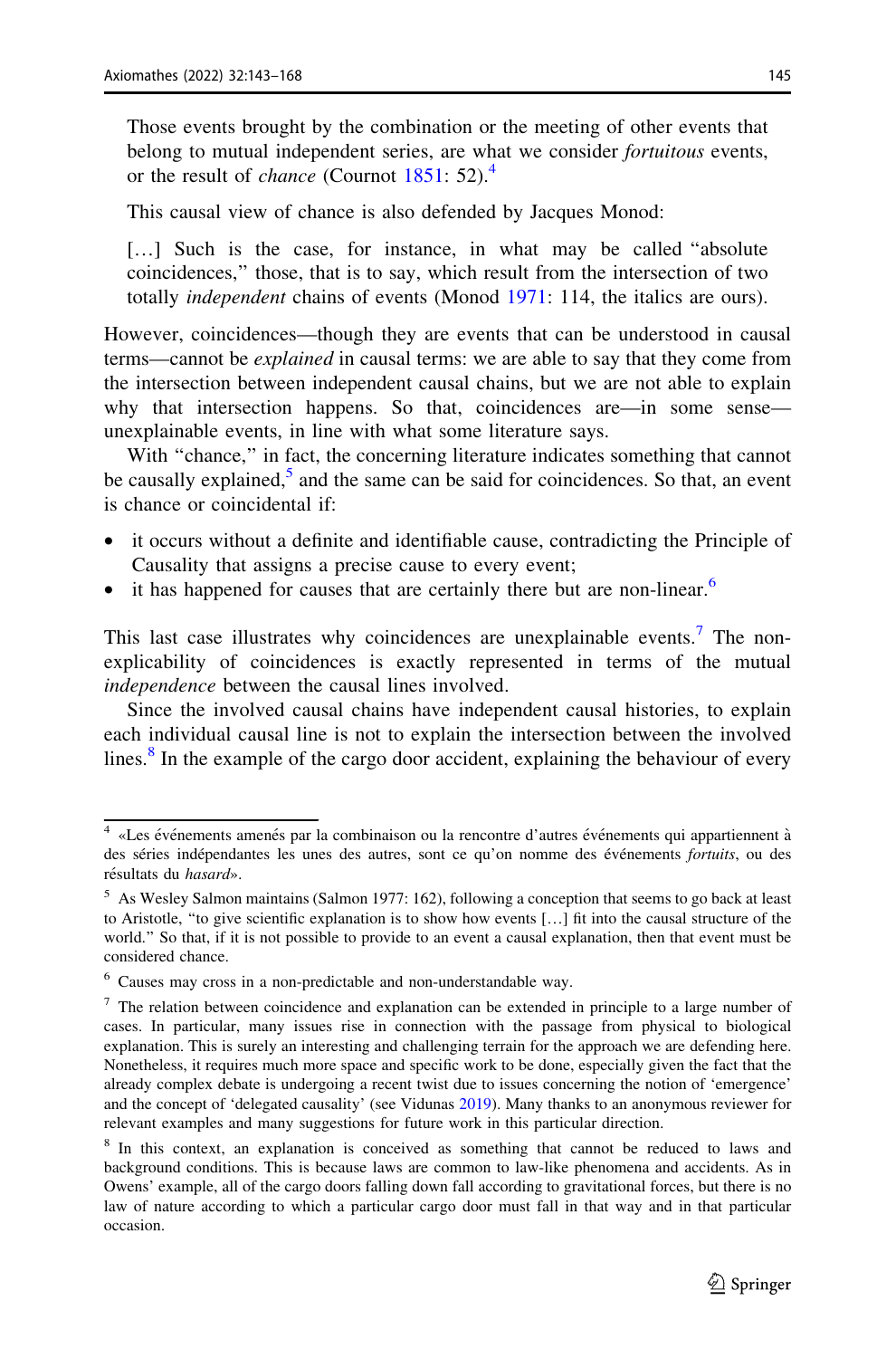single intersecting causal process is insufficient to understand why the accident happened:

To explain each of the parts of an event is not necessarily to explain the whole event. To explain the whole we must show that its parts share a common cause, however complex and heterogeneous the elements of that common cause may be (Owens [1992:](#page-24-0) 13).

To better clarify this point, let us consider Monod's example (Monod [1971](#page-24-0): 114). In this example, Dr Brown is going to visit a patient for the first time. Meanwhile, Mr Jones is fixing a roof in the same area. When Dr Brown comes across Mr Jones' work site, Mr Jones inadvertently drops his hammer, and the trajectory of the hammer intersects with the trajectory of Dr Brown, who dies (Fig. [1\)](#page-4-0).

In this case, it is possible to explain why Dr Brown is going to visit his patient and why Mr Jones' hammer is falling, as events considered in isolation, but—since the causal lines involved are independent from each other—it is not possible to explain the intersection between Dr Brown's trajectory and the hammer's trajectory.

To sum up, coincidences are events that can be understood in causal terms, since they come from the intersection between independent causal histories, but they are—at the same time—events that cannot be explained in causal terms, given the independence between the causal chains involved. $9$  In any case, the independence between the causal lines plays a crucial role in order to understand what coincidences are.

However, someone may object that not every event that comes from the intersection between independent causal lines is a coincidence. In that case, a good question could be the following: Is the independence between the intersecting causal lines sufficient to say that an event is a coincidence? It will soon be clear that our answer to this question is in the negative. This study is devoted to explaining why.

Following Achille Varzi's distinction between ontology and metaphysics,  $10$ coincidences are constituted not only by the ontic intersection $11$  between independent causal chains but also, metaphysically, by certain epistemic conditions. The main goal of this work is to defend the idea that the epistemic aspects of coincidences are constitutive parts of coincidental phenomena. This view was stated by Herbert Lionel Adolphus Hart and Antony Maurice Honoré, who said—in their Causation in the Law—that coincidences, as well as the fact that they come from the intersection of independent causal lines, (a) are events that are very unlikely by ordinary standards, (b) for some reason are significant or important, and c) occur

<sup>&</sup>lt;sup>9</sup> An interesting view concerning this point is provided by Tamar Lando. According to that conception, coincidences could share a common cause, but in that case they still fail to be explained: the two independent causal lines can issue from a common cause without an adequate explanation for the relational fact (in our example: the matching between the hammer and Dr Brown's head). Lando's view, separating causation and causal explanation, states that not every common cause is an explanatory common cause. For a more detailed account of this approach, see Lando [\(2016](#page-24-0)).

<sup>&</sup>lt;sup>10</sup> See Varzi [\(2005](#page-24-0): 7-18). Ontology here is the philosophical investigation about what there is; metaphysics deals with the question about the deep, or ultimate, nature of what there is.

<sup>&</sup>lt;sup>11</sup> Pay attention to the possible conflation between the notion of ontic intersections and the supposed conception of ontic coincidences. As will be clearer through this paper, we deny the existence of ontic coincidences: ontic intersections do not suffice to yield coincidences.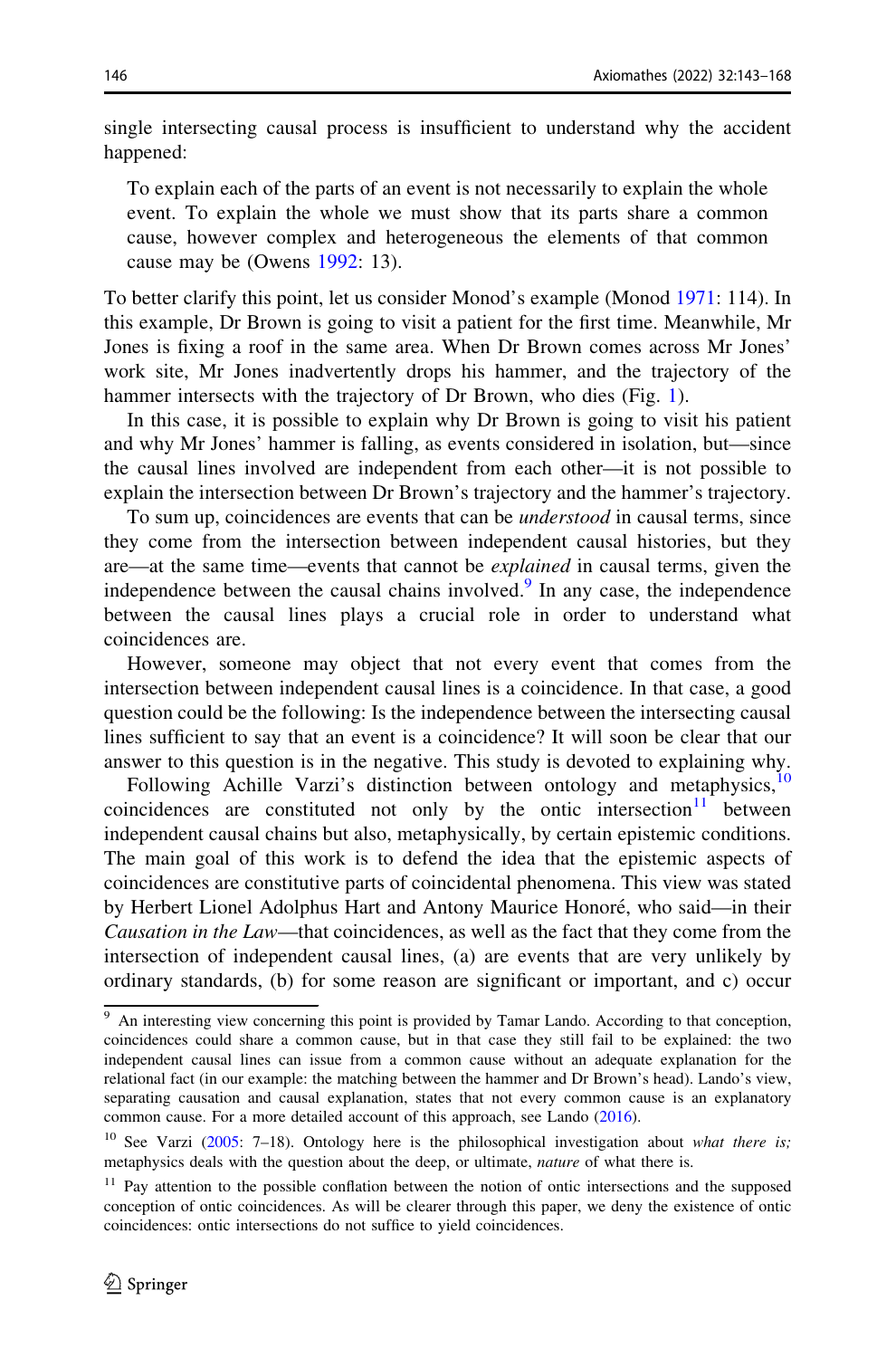<span id="page-4-0"></span>

Fig. 1 Monod's example of coincidence (the dotted lines in the figure represent the two independent causal histories of A and B)

without any human contrivance (Hart and Honoré [1959](#page-24-0): 74). Starting from Hart and Honoré's idea, we develop a new account on the nature of coincidences, according to which coincidental events are—metaphysically speaking—hybrids constituted by ontic and epistemic components. Accordingly, we point out the insufficiency of a pure objectivist view of coincidences and of a purely object-oriented approach.

We state that the physical intersections between causal lines are surely mind independent. Whereas, the acknowledgement of the independence between the intersecting causal lines that one can achieve is not mind independent, and furthermore, it even adds, together with certain mental aspects of the subject performing the acknowledgment, $12$  new features to the same intersections. These new features are epistemic—and indeed mental—characteristics, and although they do not belong to the ontic dimension of the intersection, they show up in the relevant metaphysical account of coincidences. Hence, we take position against a kind of ''reductionism,'' according to which coincidences can be reduced to mere intersections between independent causal chains. Finally, our conception—in line with Hart and Honoré's position—is a kind of "hybrid" and non-reductionist view, where explanation is given by different elements.

The main problems we investigate in this work are the following:

1. The ontic dimension of coincidences:

Are there intersections between truly independent causal sequences? Even if we state that there are some intersections between independent causal lines, one may say that the independence is not real, but only illusory. Thus,

 $12$  See below for a taxonomy of these non-ontic features, which we address in the final sections of the paper.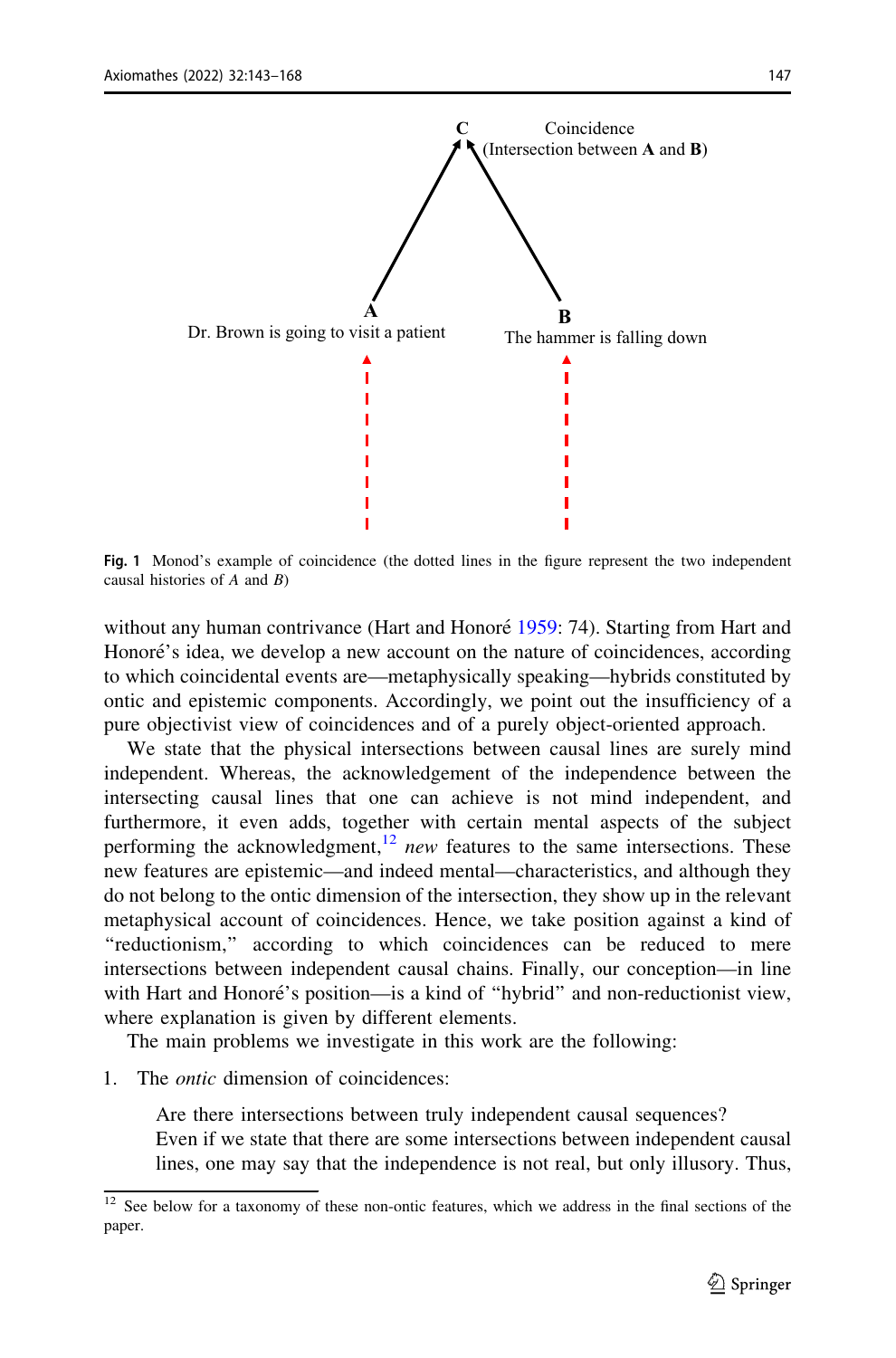this question deals with the nature of the independence between the involved causal chains. We will see whether the physical causal chains can be really independent or whether they depend, for example, upon a range of common causes.

- 2. The epistemic dimension of coincidences:
	- a. How important is the role of epistemic access in identifying the independence between causal lines? If we admit that ontic coincidences do not exist, since coincidences are ''objects'' constituted by an ontic part—that is, the intersection between independent physical causal lines—plus epistemic parts, in a world without minds and without subjects having any epistemic access, it does not make any sense to talk about coincidences.
	- b. How important is the degree of epistemic access in identifying the independence of causal lines? Concerning this question, the following must be said: there could be intersections between independent causal lines, but as our knowledge is insufficient, we tend to consider them to be intersections between nonindependent causal lines. Conversely, there could be intersections between non-independent causal lines, but as our knowledge is insufficient, we tend to consider them to be intersections between independent causal lines. This means, for example, that for an agent A, an event comes from the intersection between independent causal chains (and maybe A is right in believing this) while for an agent  $B$ , the same event comes from the intersection between non-independent causal chains (and maybe  $B$  is wrong about the nature of this non-independence).
- 3. The collateral aspects of the epistemic dimension of coincidences:

Is there something more in coincidences than intersections between independent causal lines and epistemic access? Are concepts such as relevance, beliefs, and so on, necessary in order to consider an event a coincidence?

The epistemic and doxastic background is quite important in choosing the causal lines involved. The way we perceive and conceptualize things has a strong impact on our selection among causal lines. As a matter of fact, every intersection can be a coincidence, such as the fact that my house is next to the bakery and the fact that my school is next to the post office. Why a hammer dropping from the roof and beating the pavement of the street is not usually considered as being a coincidence, whereas Mr Jones' hammer falling down and hitting Dr Brown's head is conceived as a coincidence? Maybe because the latter is much more impressive and shocking for us than the former? Our perceptions and feelings play a crucial role in handling such situations. Thus,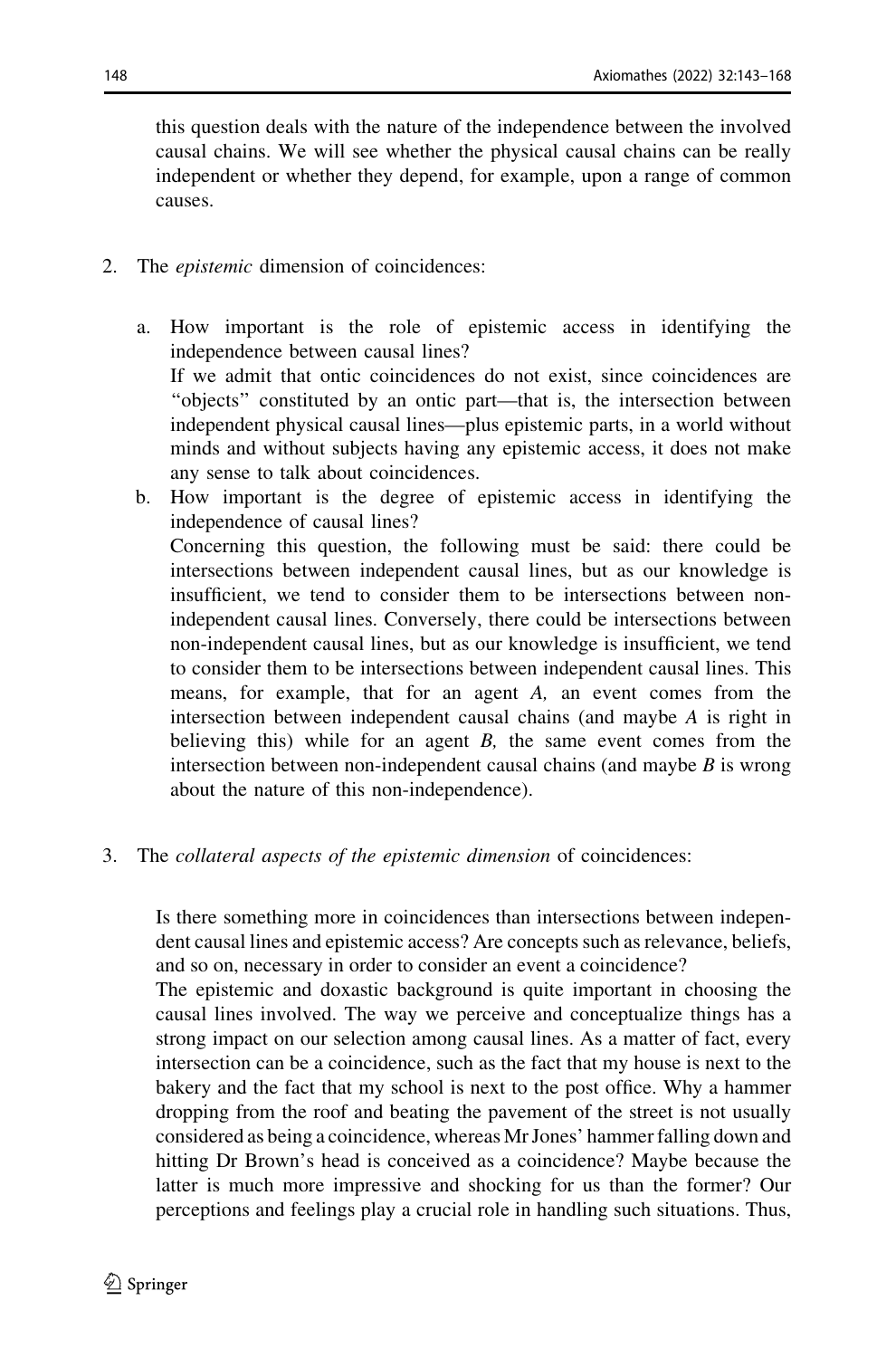This essay aims to show the following: (a) the independence of involved physical causal lines is a constitutive part of coincidences; and (b) epistemic aspects, such as epistemic access, expectations, relevance, and so on, are also constitutive elements of coincidences (Fig. 2).

To make things clearer, consider the following:



Fig. 2 The various dimensions of coincidences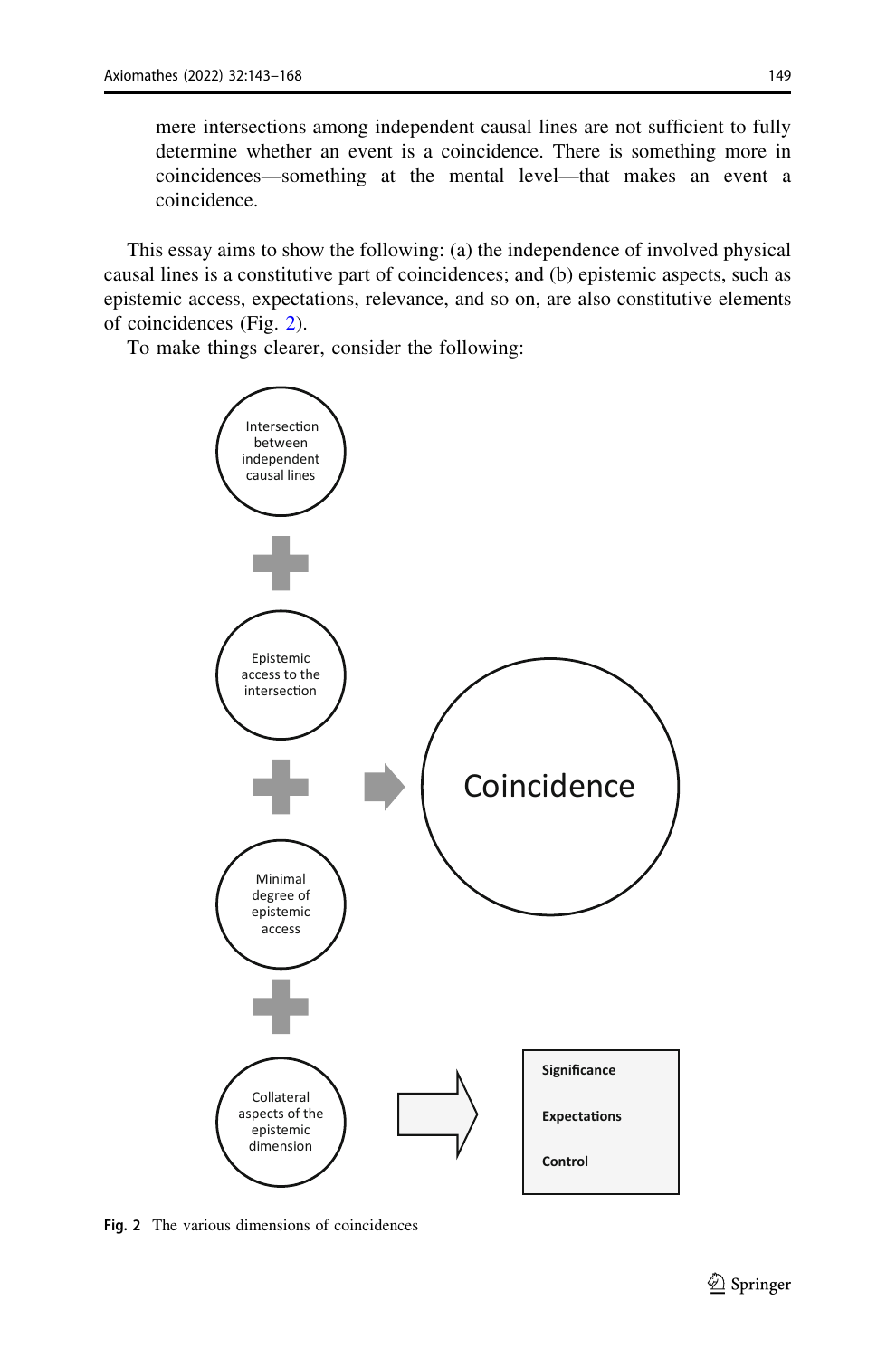Thus, on the one hand, we face that physical causal intersections are the basis of what we call the *ontic* dimension of coincidences. On the other hand, we face the need for a mind to acknowledge that an intersection is a coincidence, and this is the basis of the *epistemic* dimension of coincidences. As we will see, both these dimensions pose a series of conditions.

## 2 The Ontic Dimension: Are There Intersections Between Truly Independent Causal Sequences? Some Degrees of Causal Independence

One of the big problems in philosophy, as well as for our understanding of reality, is the nature of causality. There are many conceptions of causality, and no account is considered as dominant in the debate. This paper will not engage in a philosophical discussion concerning that problem. Concerning causality, we endorse a generally realist point of view, according to which the order of causes is an *objective* feature of the world.<sup>13</sup> Starting from this realist point of view, the relevant problem deals with the nature and scope of the independence between the involved causal chains: Are intersections between independent causal lines really possible?

Considering Monod's example again, the intersection between Dr Brown's trajectory and the hammer's trajectory could be an intersection between independent causal chains. And this intersection would count as an example of the view defending the general possibility of causal independence. On the other hand, a subject could wrongly attribute independence to certain causal chains, even though these are not in fact independent. For example, there could be a common cause, or a range of common causes, in the past (future) of the intersecting causal lines.

This point should be analysed in more depth, in order to understand how much some common causes can affect the independence of the causal lines.

The idea of a common cause, or of a range of common causes, can be defined in different ways, composing a spectrum of options. These options show, on one side, the idea of a common cause or a range of common causes as totally affecting the independence of the causal sequences, and on the other side, the idea of a common cause or a range of common causes that, in different degrees, make independent the causal forks, $14$  which go on, exponentially, getting more and more complex.

More precisely, when we think of the degree of *independence* between the intersecting causal lines, we deal with two main options:

The independence is *global*: There is no direct, or indirect, causal link between the converging causal lines we take into consideration, and the causal lines involved do not share any direct, or indirect, common cause in their past.

 $13$  Since our target is to show that coincidences are at least partly mind-dependent events, and since antirealist conceptions of causality would reach this result *a priori*, the interesting challenge for our view is to inspect whether these results can also be reached from this realist conception. So, our commitment to realism here plays a methodological role.

<sup>&</sup>lt;sup>14</sup> By forks, we mean the causal lines that at certain points intersect and then converge. Look, for example, at Fig. [1](#page-4-0) as an instance of converging causal lines in a fork.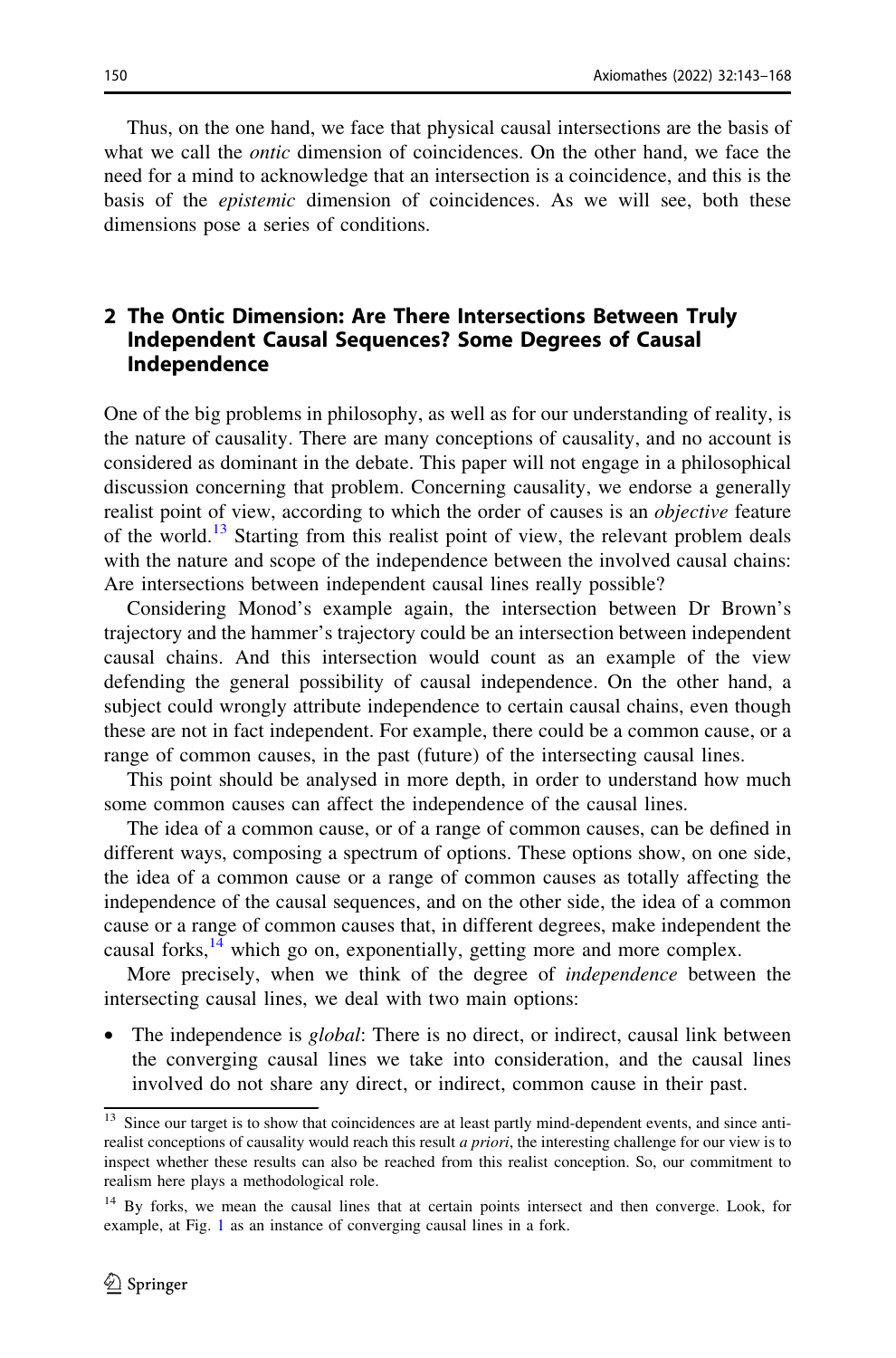<span id="page-8-0"></span>Fig. 3 Direct causal link

Fig. 4 Direct common cause



<sup>&</sup>lt;sup>15</sup> This view is supported by the distinction between causation and causal explanation, of which a quite complete and detailed illustration is provided in Lando ([2016\)](#page-24-0).



Direct common cause of A and B

 $\bigcirc$  Springer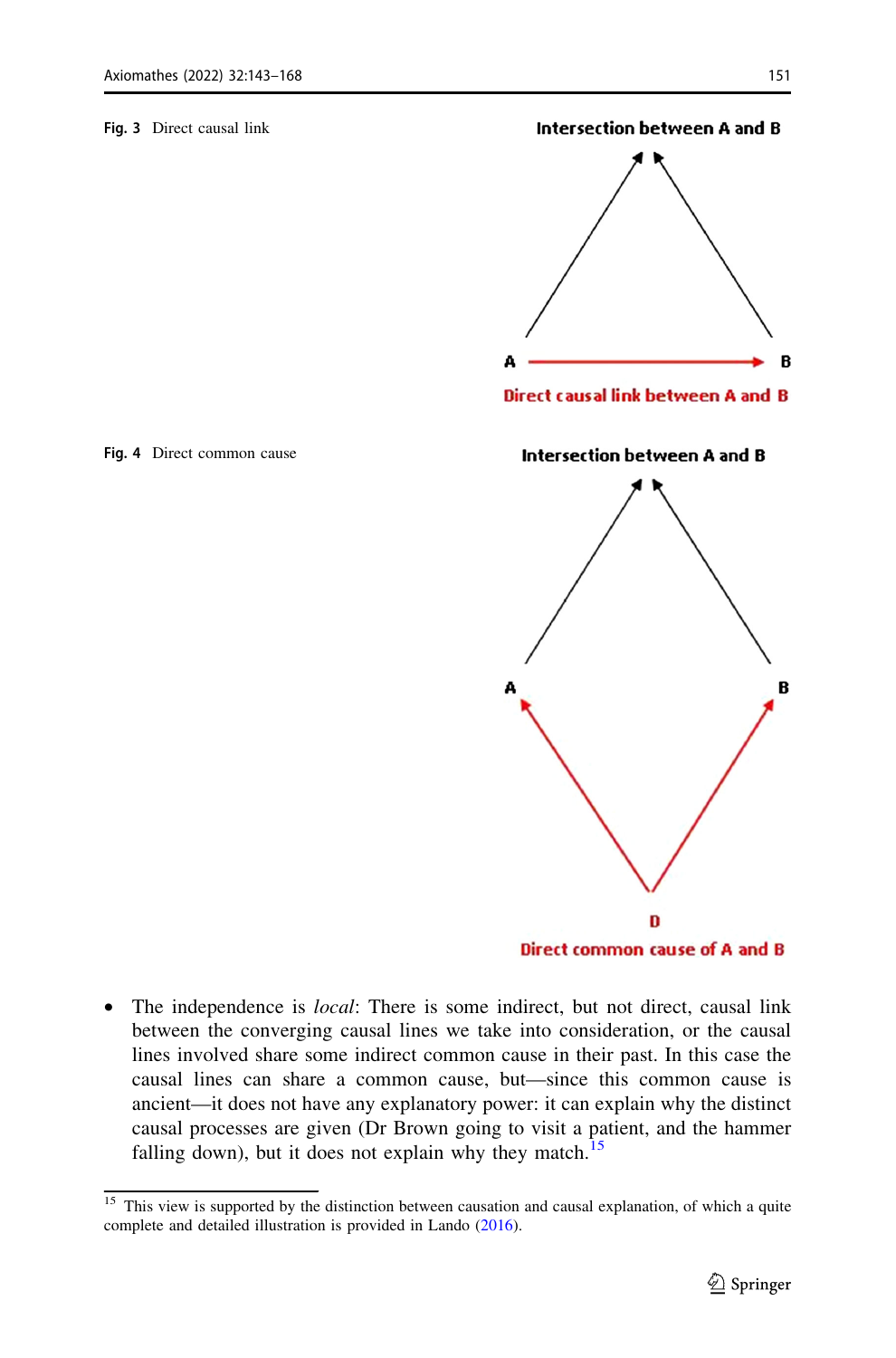To specify the meaning of the word ''direct,'' it may be useful to employ the definition of what Patrick Suppes (Suppes [1970](#page-24-0)), in his outstanding contribution on the subject, called ''direct causes:''

[...] An event  $B_{t'}$  is a direct cause of  $A_t$  if and only if  $B_{t'}$  is a prima facie cause  $^{16}$ of  $A_t$  and there is no t<sup>"</sup> and no partition  $\pi_{t}$ " such that for every  $C_{t}$ " in  $\pi_{t}$ "

i.  $t' < t'' < t$ , ii.  $P(B_{t'}C_{t''}) > 0,$ iii.  $P(A_t|C_{t''}B_{t'}) = P(A_t|C_{t''})$ .<sup>17</sup>

Therefore, a direct causal link between, for example,  $A$  and  $B$  is a link that is not intercepted by any intermediary  $I$ , and a direct common cause  $D$  of  $A$  and  $B$  is a common cause that is not intercepted by any intermediary  $A'$  between  $A$  and  $D$  or by any intermediary  $B'$  between B and D.

The following Figs. [3](#page-8-0), [4](#page-8-0) can make that clearer (Melas  $2017:689$  $2017:689$ ):<sup>18</sup>

Whereas an indirect causal link between  $A$  and  $B$  is a link that is intercepted by some intermediary  $I$ ; and an indirect common cause  $D$  of  $A$  and  $B$  is a common cause that is intercepted by some intermediary  $A'$  between  $A$  and  $D$ , or by some intermediary  $B'$  between B and D.

The following Figs. [5](#page-10-0), [6](#page-10-0) can make that clearer (Melas [2017:](#page-24-0) 690):

Now, we can explicate the global independence between two processes, A and B, which belong to different causal chains in the following terms. A and  $B$  are globally independent if they are probabilistically independent, so that the following is true:

 $P(A|B) = P(A)$ and  $P(B|A) = P(B)$ .

The probabilistic independence between  $A$  and  $B$  is not due to any intermediary I of A and B. Hence, the following is not true:

 $P(A|B \land I) = P(A|I)$ and  $P(B|A \land I) = P(B|I).$ 

<sup>17</sup> Suppes [\(1970](#page-24-0): 28).

 $\frac{16}{16}$  According to Suppes [\(1970](#page-24-0): 12): The event  $B_{t'}$  is a prima facie cause of the event  $A_t$  if and only if:

 $(i)$  $\leq t$ , (ii)  $P(B_{t'}) > 0$ , (iii)  $P(A_t|B_{t'}) > P(A_t)$ .

<sup>&</sup>lt;sup>18</sup> For a different exploitation of the connection between common cause and causal intermediaries see Lando ([2016\)](#page-24-0).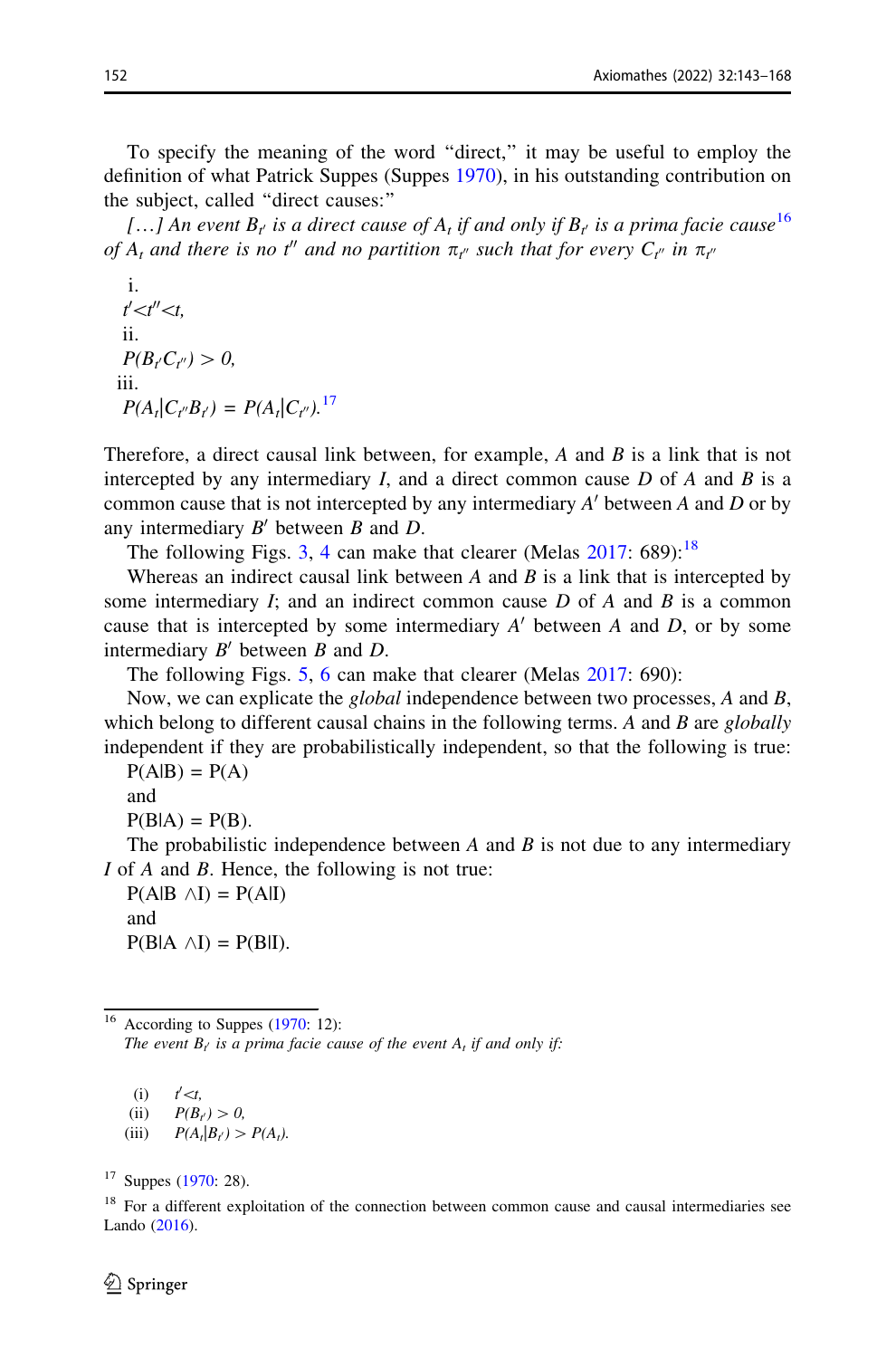<span id="page-10-0"></span>Fig. 5 Indirect causal link





Direct common cause of A and B

Moreover, the probabilistic independence is not due to any screening-off common cause in the past of A and B. As a matter of fact, given a screening-off common cause,  $A$  and  $B$  are probabilistically independent of each other (see Reichenbach [1956](#page-24-0): 160–161). Therefore, in this case, the probabilistic independence is not conditional but absolute.

The local independence admits the existence of ancient common causes and indirect causal links between the processes involved. So, given any intermediary I of A and B:

 $P(A|B \wedge I) = P(A|I)$ and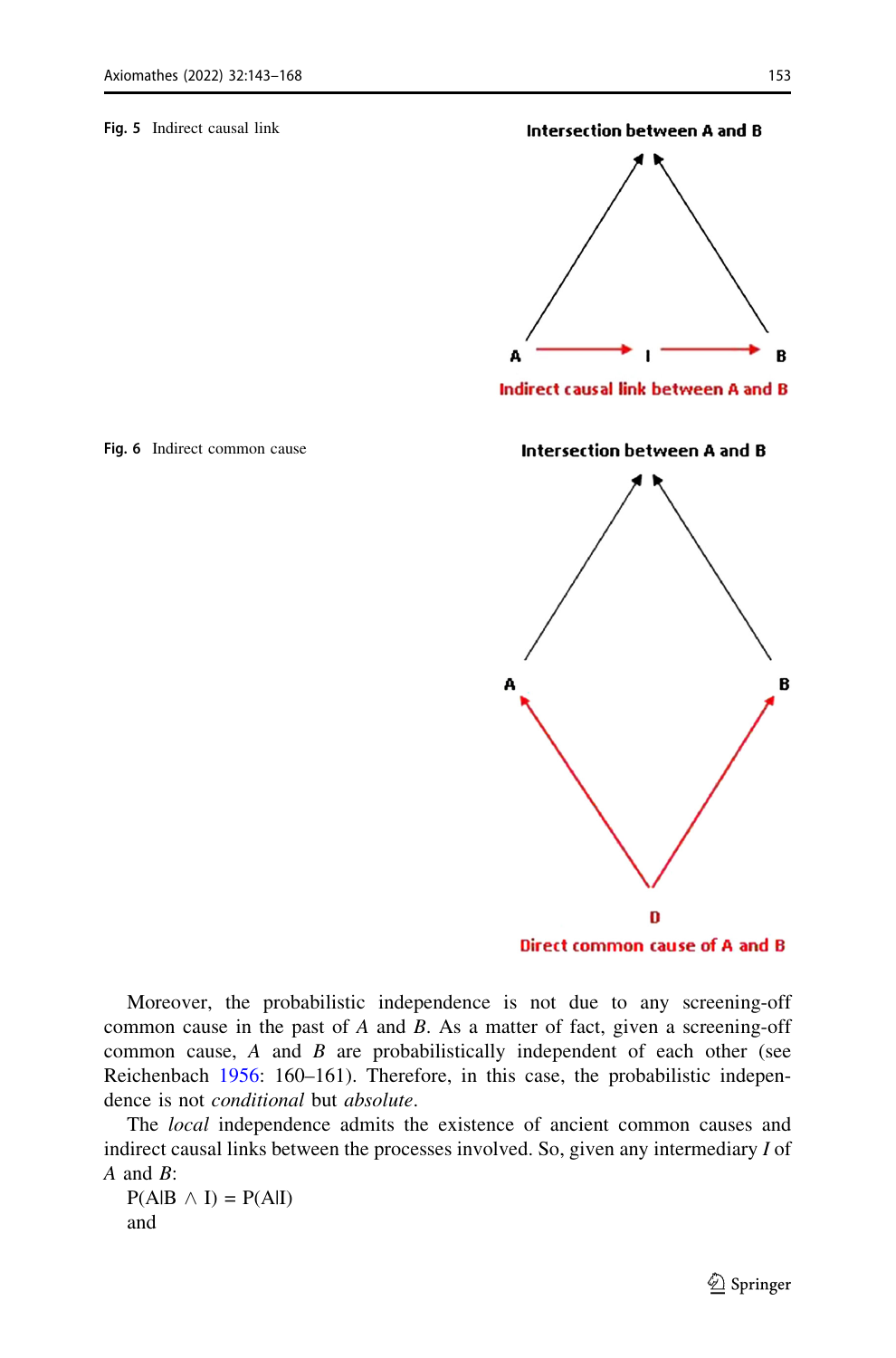$P(B|A \wedge I) = P(B|I).$ 

Moreover, given any indirect common cause D of A and B, any intermediary  $A<sup>'</sup>$ between A and D, and any intermediary  $B'$  between B and D:

 $P(A|B \wedge B' \wedge A' \wedge D) = P(A|B' \wedge A' \wedge D)^{19} = P(A|A' \wedge D)^{20} = P(A|A')$ and

 $P(B|A \wedge A' \wedge B' \wedge D) = P(B|A' \wedge B' \wedge D)^{21} = P(B|B' \wedge D)^{22} = P(B|B').$ 

In this case, the independence is not *absolute* but *conditional*. A and  $B$  are independent given any intermediary between  $\vec{A}$  and  $\vec{B}$  or any intermediary between a common cause  $D$  and  $A$  and a common cause  $D$  and  $B$ . Otherwise, the following is true:

 $P(A|B) \neq P(A)$ and

 $P(B|A) \neq P(B).^{23}$ 

This kind of independence very closely resembles a description given by Cournot:

A man has, from his father and mother, two sets of ancestors; and in ascending order, the paternal and maternal lines branch off to each generation. He can become—in turn—the origin or the joint author of several descendant lines, which—once from the common source—will not cross over anymore, or will cross accidentally, by family alliances. In a lapse of time, each family or genealogical line contracts alliances with a multitude of other lines; but many lines, in much larger quantity, spread collaterally, remaining perfectly distinct and isolated from each other  $[...]$  (Cournot [1851](#page-24-0): 50).<sup>24</sup>

This example emphasizes the potentially very complex outcome of the diverging of trajectories from a common cause or a range of common causes. The case for human generation and proliferation shows a succession of diverging causal interventions. What happens earlier can hardly be used exclusively to account for the complex intersections that come later.

Thus, although in many cases we are not able to admit *global* independence, we are at least able to admit local independence.

Furthermore, we can also talk about something like partial independence between the causal lines involved. Concerning that, the following quotation from Owens is very interesting:

<sup>&</sup>lt;sup>19</sup> This is because  $B'$  is an intermediary of B and D in a way that it screens off B from D.

<sup>&</sup>lt;sup>20</sup> This is because *D* screens off  $A'$  from  $B'$ .

<sup>&</sup>lt;sup>21</sup> This is because A' is an intermediary of A and D in a way that it screens off A from D.

<sup>&</sup>lt;sup>22</sup> This is because *D* screens off *B'* from  $A'$ .

 $23$  For a more detailed account of this approach, see Melas [\(2017](#page-24-0)).

<sup>&</sup>lt;sup>24</sup> «Un homme tient, par ses père et mère, a deux séries d'ascendants; et dans l'ordre ascendant, les lignes paternelle et maternelle se bifurquent à chaque génération. Il peut devenir à son tour la souche ou l'auteur commun de plusieurs lignes descendants qui, une fois issues de la souche commune, ne se croiseront plus, ou ne se croiseront qu'accidentellement, par des alliances de famille. Dans le laps du temps, chaque famille ou chaque faisceau généalogique contracte des alliances avec une multitude d'autre; mais d'autre faisceaux, en bien plus grand nombre, se propagent collatéralement, en restant parfaitement distincts et isolés les uns des autres [...]».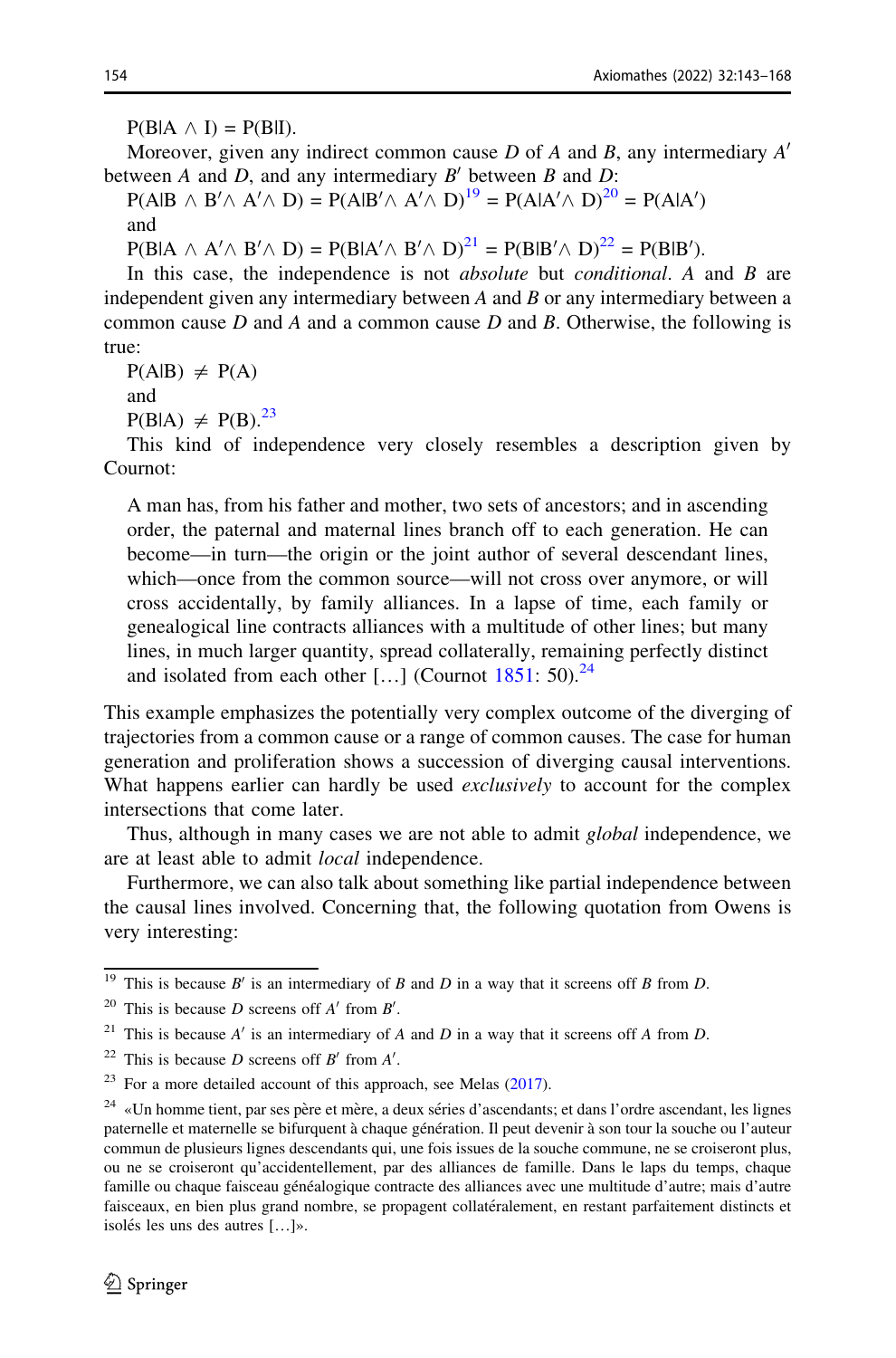But there are many events […] whose components share some, but not all, of their causal ancestors. Consider the fact that I am on the same cruise as my old enemy. […] Perhaps a full explanation of why I am on that cruise will have nothing in common with a full explanation of why he is on that cruise. But this is unlikely. Suppose that I am cruising partially because the weather is hot and I wish to escape to the cool sea. This may well be why he is cruising also. So there is at least one causal factor which is relevant both to my presence and to his presence on the liner. [...] He is on that particular boat partly because it is calling at ports adjacent to antiquities which would bore me, but he has not heard of the liner's well-known jazz band which I am looking forward to hearing. So there are causal factors which are relevant to my presence but not to his, and vice versa (Owens [1992](#page-24-0): 8).

This preliminary assessment of possibilities related to causal independence has an immediate upshot: it is not a priori mandatory to dismiss the very idea of an independence of causal lines. There is room, in principle, for an effective mutual independence between causal chains.

#### 3 The Epistemic Dimension: Are Coincidences Mind-Dependent?

As already introduced, the epistemic and doxastic background is quite important in choosing the causal lines involved in the relevant intersections we are after. The way we perceive, understand, and conceptualize things has a strong impact on, and many implications for, our selection among causal lines—with different interests and (conceptual) resources we would select different features and lines. As a matter of fact, every intersection can be in principle a coincidence, such as the fact that my house is next to the bakery, the fact that my school is next to the post office, the fact that my bike is identical with Alfred's, and the fact that today the TV is broadcasting the very same movie I was thinking about this morning. But this simple consideration about intersections will not do. Why is a hammer dropping from the roof and beating the pavement of the street *not* usually considered as being a coincidence, whereas Mr Jones' hammer falling down and hitting Dr Brown's head is conceived instead as a coincidence? This question strikes us as cutting the issue pretty deep. Maybe we have these insights because the latter example is much more impressive, shocking, and bearing relevant consequences for us than the former? Our perceptions, interests, and feelings play a crucial role in order to handle such situations. If causal intersections *would suffice* to find something coincidental, then we should find coincidental every causal intersection. But it is a fact that this is not the case. Thus, mere intersections among independent causal lines are not sufficient to fully determine whether an event is a coincidence or not. There is something more in coincidences—something at the mental level—that makes an event a coincidence. With these considerations in place, now we need a closer inspection on what it is this ''something more'' that is required to properly distinguish between intersections that we find and those that we do not find to be coincidental: our basic insight, here, is to tackle issues concerning our knowledge of these intersections, i.e. epistemic features.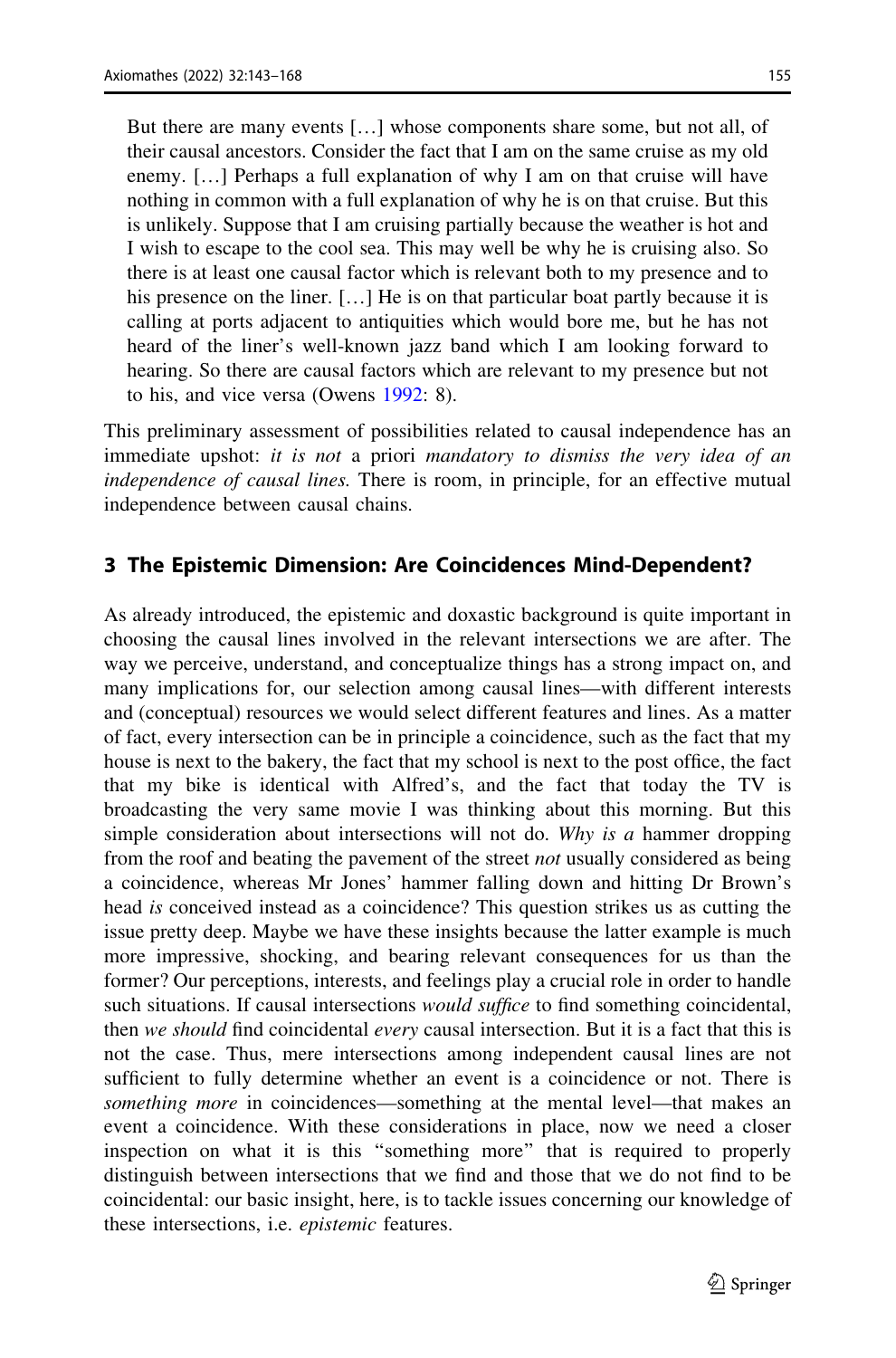Therefore, coincidences are not reducible only to the ontic dimension, which is constituted by the intersection between independent causal lines. They need to involve epistemic features. But how can we think about such features? How exactly do epistemic aspects affect the metaphysical nature of coincidences? To answer this question, let us look at the following distinction made by Richard Rorty (Rorty [1998\)](#page-24-0):

- (1) Causal independence: Natural processes and events can exist and operate independently from our minds and will.
- (2) Representational independence: A privileged vocabulary that lets us pick up things ''as they are in themselves,'' independently from a particular point of view.

We do not have such a super-privileged vocabulary that would enable us to pick up things ''as they are in themselves,'' independent from any point of view. Representing and describing things in one particular way rather than another can strongly modify the way we look at them.

Thus, while intersecting causal lines are causally independent from us, they are not representationally independent, and coincidences are *not* representationally independent, either. It appears that our minds are ''deciding'' and ''determining'' when and whether certain events are coincidences and when and whether they are not. This approach basically distinguishes between independent intersections that may happen unnoticed from those that can be spotted and appreciated by minded observers. The very concept of a coincidence, as we said, involves considerations concerning our interests and perspectives—it directly entails that certain facts and events can be *found to be* coincidental, while others cannot.<sup>25</sup> So, all our grasp of coincidences is connected with the basic fact that they are not at all independent from our perspectives and representational means.

According to our view, coincidences involve a strong representational dependence: features, abilities, and activities of the subject compose coincidences by representing them as such. Since they involve such mind-dependence, from a metaphysical point of view, coincidences are at least partially mind-dependent events or objects. How do we understand such features?

#### 3.1 The Role of Epistemic Access

A first aspect to notice is the following. There could be intersections between independent causal chains that we are not able to recognize because we do not have epistemic access to them. Let us consider Monod's example again: Dr Brown is going to visit his patient for the first time. At the same time, in the vicinity, Mr Jones is fixing a roof with a hammer. When Dr Brown comes across Mr Jones' worksite, Mr Jones' hammer falls down, and the trajectory of the hammer intersects Dr Brown's trajectory. The hammer hits Dr Brown's head, causing his sudden death.

 $25$  This would also count as an implicit argument for a primacy of epistemological issues over ontic ones, at least in contexts such as this, where epistemic access makes all the difference in the world already in simply conceiving the target of the investigation.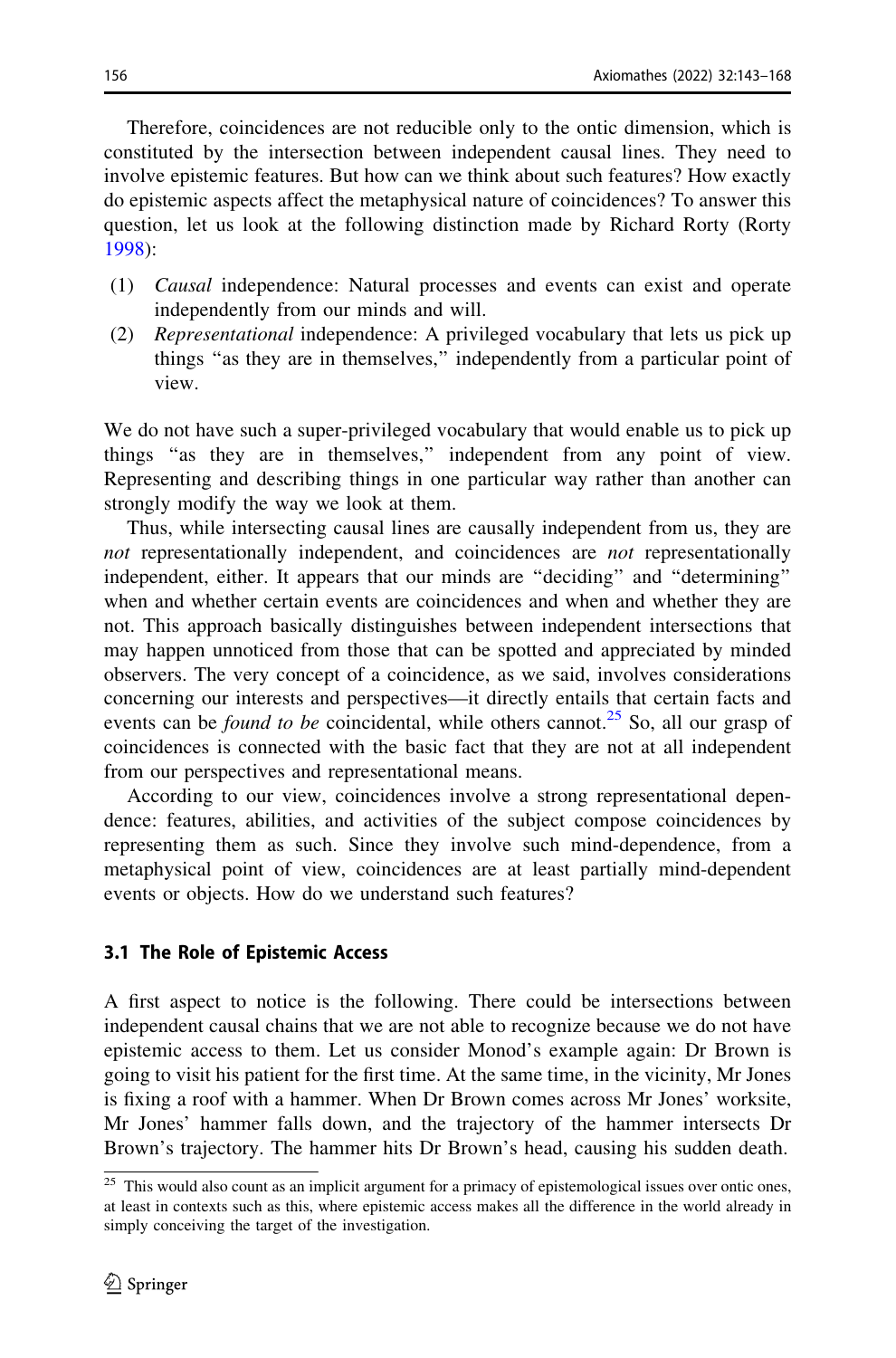First, we should keep firm the trivial, though necessary, statement that only the presence of at least one external observer could acknowledge this event the status of an intersection between independent causal chains. Epistemic access is the filter that permits us to pick up the independent causal sequences setting up the intersection: it is the effective condition needed in order to recognize an intersection as such. Intersections happen, but we need epistemic access in order to identify them. The relevance of this point can be easily underestimated, but ask yourself: Would that intersection count *as a coincidence* in a mindless universe?

So far we offered an ontic condition about the independence of causal chains, and a general epistemic condition dealing with epistemic access: these are the preliminary basis to a further better understanding of such events.

To conclude, the intersection between independent causal lines, together with the acknowledgement of such an intersection, is a requirement for calling an event a coincidence.<sup>26</sup>

#### 3.2 The Degree of Epistemic Access

The degree of knowledge that a person could have is very relevant in recognizing the intersection between independent causal chains. Let us consider again Monod's example of Dr Brown's death. In that case, if there are no witnesses, then of course it does not make sense to talk about an intersection; but if there are witnesses, the degree of knowledge they have is essential. An agent  $A$  could see an event  $E$  as the result of the intersection between independent causal chains while an agent B does not, because they have a different degree of epistemic access. In order to recognize the ontic layer of coincidences, we need a minimal epistemic perspective in play. Intersections are recognized as such only because we have proper access to them. Appealing to such a role for epistemic access may involve further complications, such as the distinction between ordinary and specialist epistemic access and the justifications that we make for distinguishing different degrees of access. We can imagine, in fact, situations where acknowledging the independence of certain causal chains is open only to a specialist in a particular research or professional field, and the knowledge of ordinary men is not sufficient. Suppose, for example, the case Mr Jones is accused of murdering Dr Brown. He now seriously risks of being not believed by the judge, and convicted of murdering Dr Brown. The defence lawyer here has to show the independence between Dr Brown's trajectory and hammer's trajectory, and—in order to do that—he needs to have a very specialist and specific knowledge, such as the results of a legal report and so on.

Moreover, the maximum degree of access entails something like a God's eye view, a cosmic exile, or something like that (Laplace [1814;](#page-24-0) Quine [1960](#page-24-0); Putnam [1981\)](#page-24-0). To claim that a certain causal independence exists in itself, independently of our ken, would count as endorsing an absolute perspective. That perspective is quite hard to endorse since it is external from, more reliable and wider than, our own epistemic stance (and, at least for some, metaphysically extravagant).

<sup>&</sup>lt;sup>26</sup> However, this requirement alone is not sufficient. See below.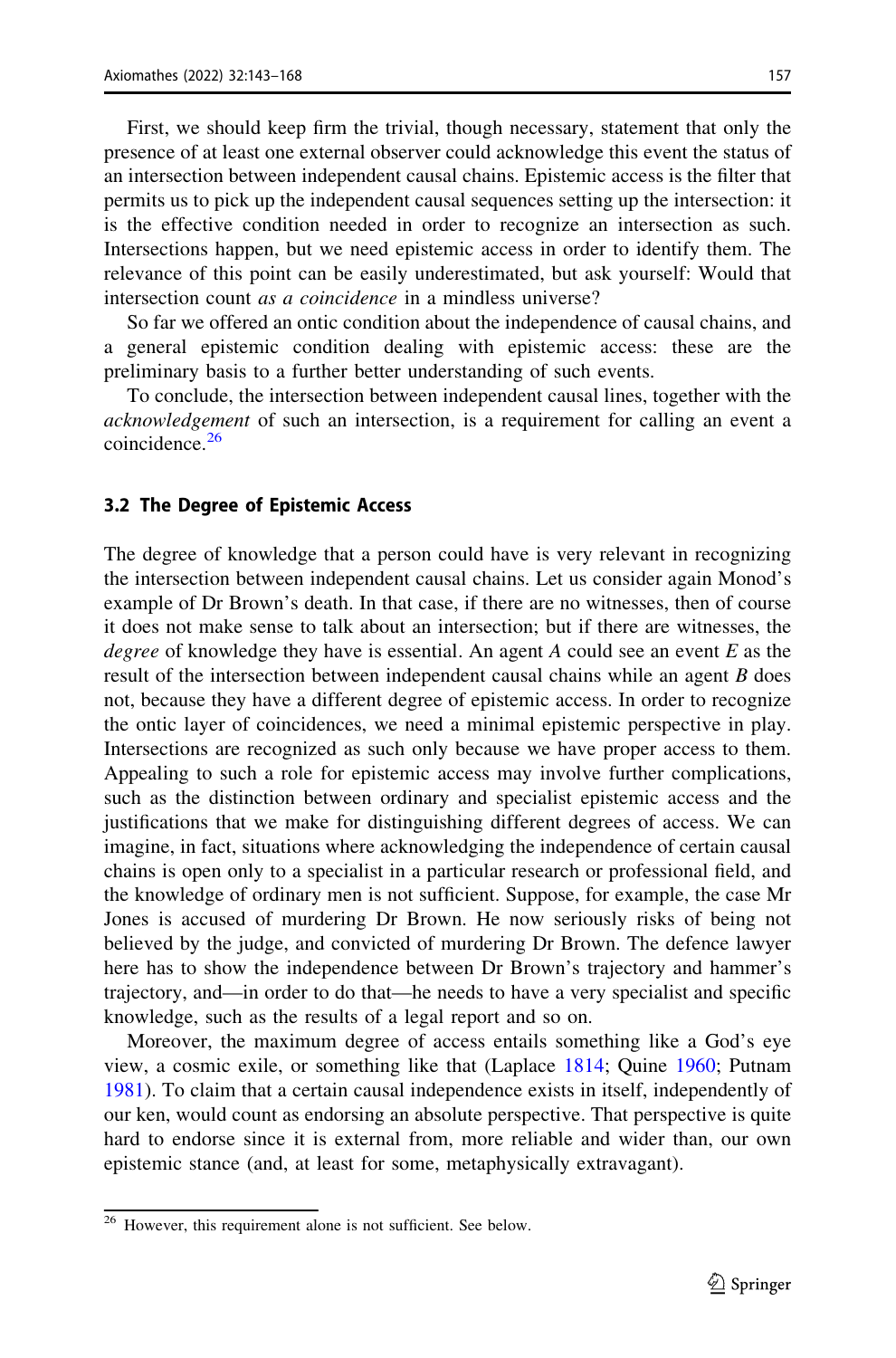Putting aside the controversial issue of absolute perspectives and putative omniscience, we must at least be able to make a distinction, at any rate in principle, between appropriate epistemic access and a poor kind of epistemic access. We need this in order to determine who is right (or wrong) between agent  $A$  and agent  $B$ , and to properly understand their disagreement. The possibility of this difference/ disagreement, in fact, is very important for our view, as it can be totally cashed out in terms of epistemic access.

To define a minimum acceptable degree of epistemic access, it is necessary to highlight the features that this kind of access requires:

- A basic conceptual apparatus: the subject must be capable to properly use the concepts "cause," "line," "independence," "intersection," and so on. An epistemic subject without a suitable apparatus can attend to an intersection without acknowledging that is made out of independent lines.
- A working perceptual system: the subject must be reliably able to *perceive* two causal lines as intersecting. A subject that cannot see—one that is blind, for example—that the hammer falling down intersects with Dr Brown's head cannot realize that it is an intersection of independent causal lines.
- Acknowledgement of the intersection between the independent causal lines, so that the intersection and the independence cannot go unnoticed: the subject must focus on them in order to grasp them. This aspect can sometimes be improved, helped, and/or replaced by reliable testimony.

All these conditions entail that any incomplete access is constitutively always inferior to minimal access, where an incomplete access indicates a degree of epistemic access which is insufficient to get the relevant facts (about the intersecting lines). This idea of an incomplete access plays a pivotal role in the explanation of the disagreement between agent A and agent  $B: B$  has incomplete access to the causal intersection, and does not find it coincidental as she fails to notice the independence of the causal sequences that determine the event. Imagine, for example, a variation of Monod's case where we are not allowed to see the intersection under discussion, because there is a wall in front of us and the only thing we see is Mr Jones' hammer falling down. As we can easily see, this incomplete access is inferior to any minimal access. We can also imagine this wall as separating two agents  $(A \text{ and } B)$ , and being the source of their disagreement about what is going on: A is over the wall and has full perceptual access to the intersection between the hammer and Dr Brown;  $B$  is behind the wall and all she sees is a hammer falling down. The wall here plays the role of an epistemic obstacle, depriving  $B$  of the very possibility to attend to the causal intersection.

To conclude, the intersection between independent causal lines, together with the acknowledgement of such an intersection and a minimal degree of epistemic access, is necessary for determining whether an event is a coincidence.<sup>27</sup>

 $27$  However, these requirements alone are not sufficient. See below.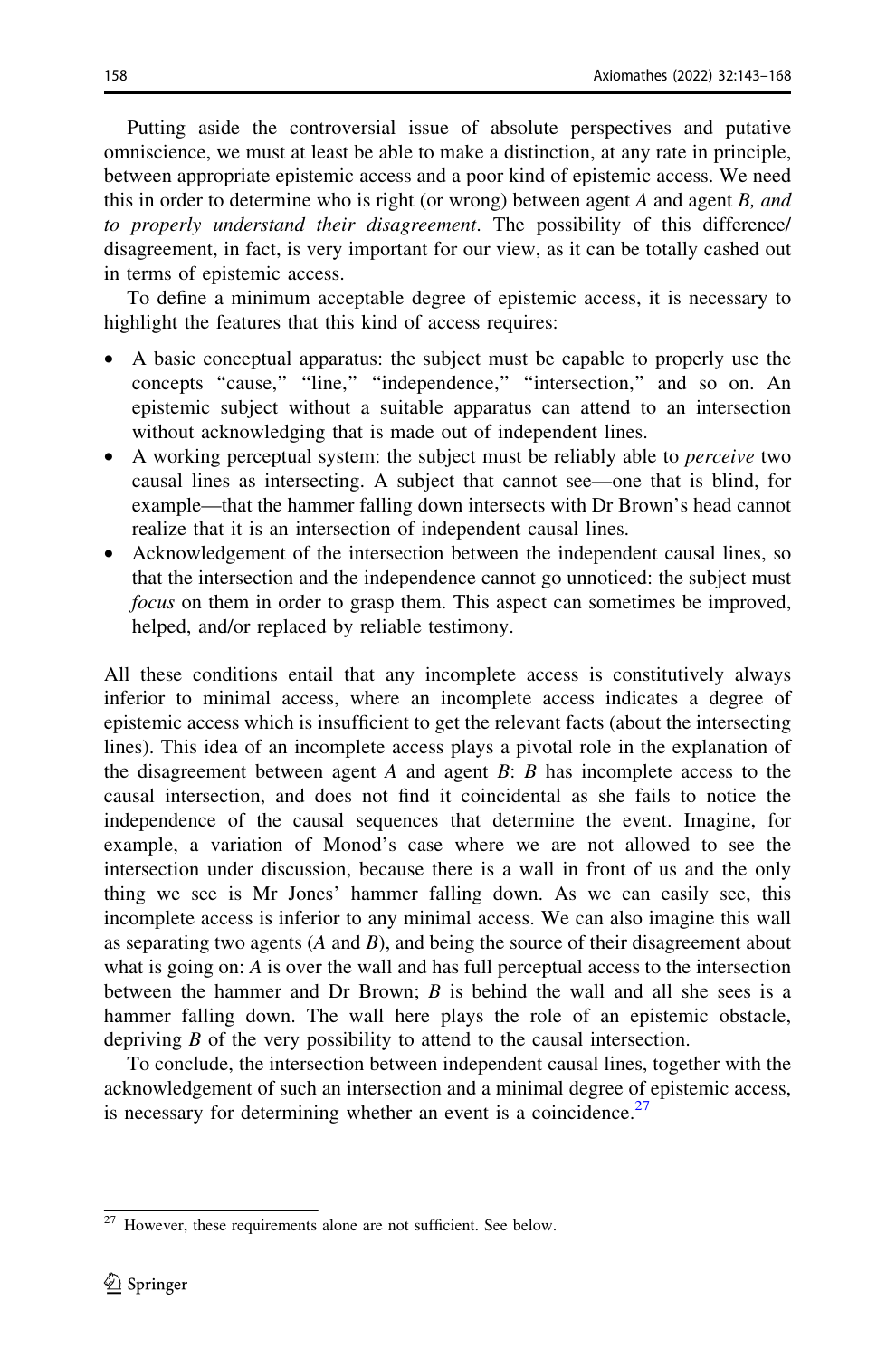### 4 Collateral Aspects of the Epistemic Dimension

With all these considerations about the role of the epistemic features in place, it is now possible to raise, in a clear way, a slightly different question: Are there further non-ontic aspects, other than epistemic access, that can determine whether an intersection between independent causal lines is a coincidence? Is the ''non-ontic'' layer of coincidences given entirely in terms of epistemic access?

To answer these questions, it can be useful to consider again, in a more detailed way, Hart and Honoré's definition of a coincidence:

We speak of a coincidence whenever the conjunction of two or more events in certain spatial or temporal relations is (1) very unlikely by ordinary standards and (2) for some reason significant or important, provided (3) that they occur without any human contrivance and (4) are independent of each other (Hart and Honoré [1959](#page-24-0): 74).

According to what Hart and Honoré say regarding point  $(2)$ , the psychological aspects cannot be removed from the definition of coincidences. This passage from Hart and Honoré, somewhat interestingly, leaving aside the fourth—'independence'—condition, anticipates three epistemic conditions which are quite popular in the literature about epistemic luck.<sup>28</sup> Condition (1) corresponds to the 'probability/ chance' condition (chancy events, just like lucky ones, are understood to be generally not so probable. See Pritchard [2005:](#page-24-0) 126); condition (2) corresponds to the 'significance' condition (''it includes what the agent would find significant were she to be availed of all the relevant facts" Pritchard  $2005$ : 133); and condition (3) corresponds to the 'control' condition: the idea that chancy events escape one's control.

Even though we suppose the ''reality'' of the absolute independence of intersecting causal lines and we have (minimal) epistemic access to it, that independence is insufficient to characterize an event as a coincidence. Moreover, minimal access is just a preliminary condition enabling the possibility of triggering conditions (1), (2), and (3) that, given epistemic access to the relevant facts, require that the epistemic subject ''judges'' what is going on (an intersection of independent causal lines) as not generally probable, significant and, at least partly, out of her control.

We should fill the global picture with further relevant features.

#### 4.1 Attitudes and Beliefs

Condition (2), 'significance,' can be grasped more precisely by looking at intentional notions like beliefs, desires and attitudes. Intentionality is usually defined as the capacity of mental states to be about something in the world, e.g. my

<sup>&</sup>lt;sup>28</sup> However, at this point it is important to specify that this work does not concern epistemic luck, which is a generic notion to describe the ways in which it can be fortuitous that some person has a true belief. Differently, what is discussed here is luck understood as the Aristotelian *autómaton* and tyche. Both notions are, in fact, very close to the coincidental notion of chance (Book II, Chapter V, Paragraph I, Physics).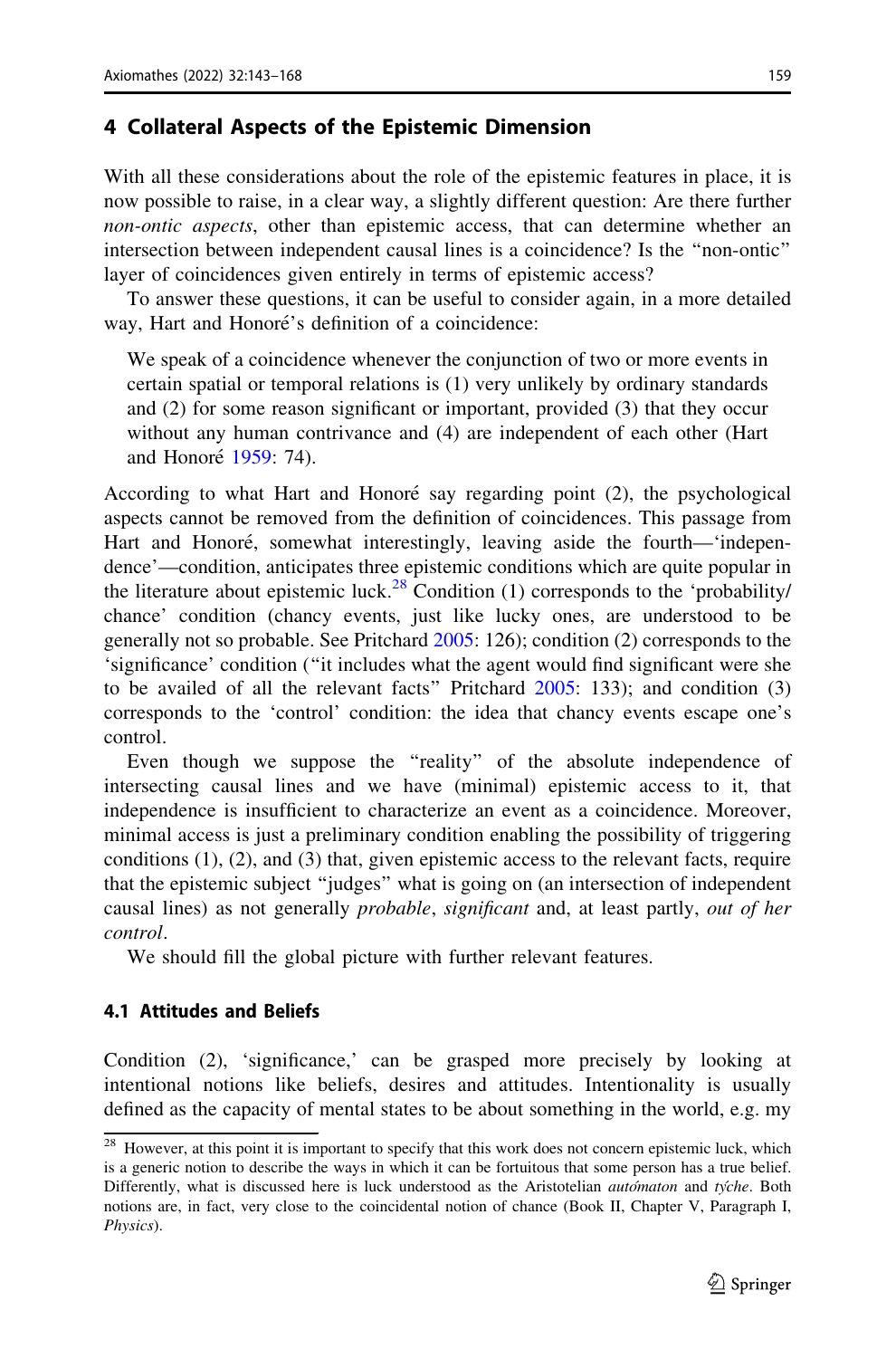thought ''the President gave a terrible speech yesterday'' is about the individual we call ''the President'' and the words he uttered yesterday. Furthermore, proper intentional states are taken to be contentful, i.e. they bear semantic properties, and can indeed be 'true' or 'false,' and also perform other cognitive functions like playing the role of 'premise' or 'conclusion' in inference, and so forth. According to this conception, beliefs, desires, and attitudes, all are about something in the world (comprising also other intentional states), and are all propositionally contentful, and hence we language users are capable to provide explicit (fallible)<sup>29</sup> ascriptions of such states to other people (see, for example, Jacob [2019](#page-24-0)). These basic resources help us much refining the understanding of what we mean by "representational" and "perspectival" features concerning the acknowledgment of events as coincidental. $30$ Think about the following example from Owens:

Tomorrow is my wedding day and I crave fine weather, but the forecasters give me little grounds for hope. In desperation I pray for fine weather and, sure enough, tomorrow dawns clear and bright. Those skeptical of the power of the prayer will dismiss this as a coincidence, while many of the faithful will insist it was no coincidence (Owens [1992:](#page-24-0) 6).

Disagreement in belief, in this example, plays a central role in interpreting the event (fine weather during the wedding) as a coincidence or not: a person who believes in the power of prayer would not consider the event a coincidence; conversely, a person who does not believe in the power of prayer would consider the event a coincidence. $31$  Therefore, a doxastic difference like having different relevant beliefs is enough to acknowledge the very same event as a coincidence or not (indeed as making a difference for this). So, in a nutshell, beliefs and attitudes can be decisive in the evaluation and acknowledgment of an event as a coincidence.

Here, there is a further relevant factor in play: not only does one need to refuse the belief that the improbable outcome of the weather depends on a kind of divine intervention since that would count—in some sense—as a common cause between the two intersecting causal lines (i.e., my prayer and certain forecast conditions), but

<sup>&</sup>lt;sup>29</sup> This fallibility is due to the pervasive phenomenon of the 'intensionality' of intentional ascriptions, i.e. they do not pass the test of substitution *salva veritate* under synonymy. See Jacob (2019: section 8).

<sup>&</sup>lt;sup>30</sup> The relevance of agents' representational capacities in order to acknowledge coincidences can be approached also the other way around: following a famous and ingenious example from Daniel Dennett, we can imagine Martian super-scientists who can provide complete Laplacian explanations of human behavior, but who also completely lack intentional notions and ascriptions (the intentional stance). Hence, such Martian super-scientists would be able to predict, by means of a very powerful physical strategy, some human behavior with a great precision. However—given their total lack of intentional notions and ascriptions (i.e. the intentional strategy)—they sometimes would miss inexorably something, ending up in bad bets. As a consequence of that, they would merely see some precise human behavior as nothing but a random, coincidental, inexplicable fact. See Dennett ([1987:](#page-24-0) 25–28).

Many thanks to an anonymous reviewer for pointing this out. According to that view, coincidences are what cannot be explained. However, it remains controversial and to be seen whether one could have explanations at all in a context entirely deprived of intentional states and ascriptions (and the same point holds for coincidences). Hence, as we have already pointed out, we want to discourage this conception and say that intentionality is in place when talking about coincidences. Intentional states play a crucial role in understanding what coincidences are.

<sup>&</sup>lt;sup>31</sup> Naturally, they cannot be both right.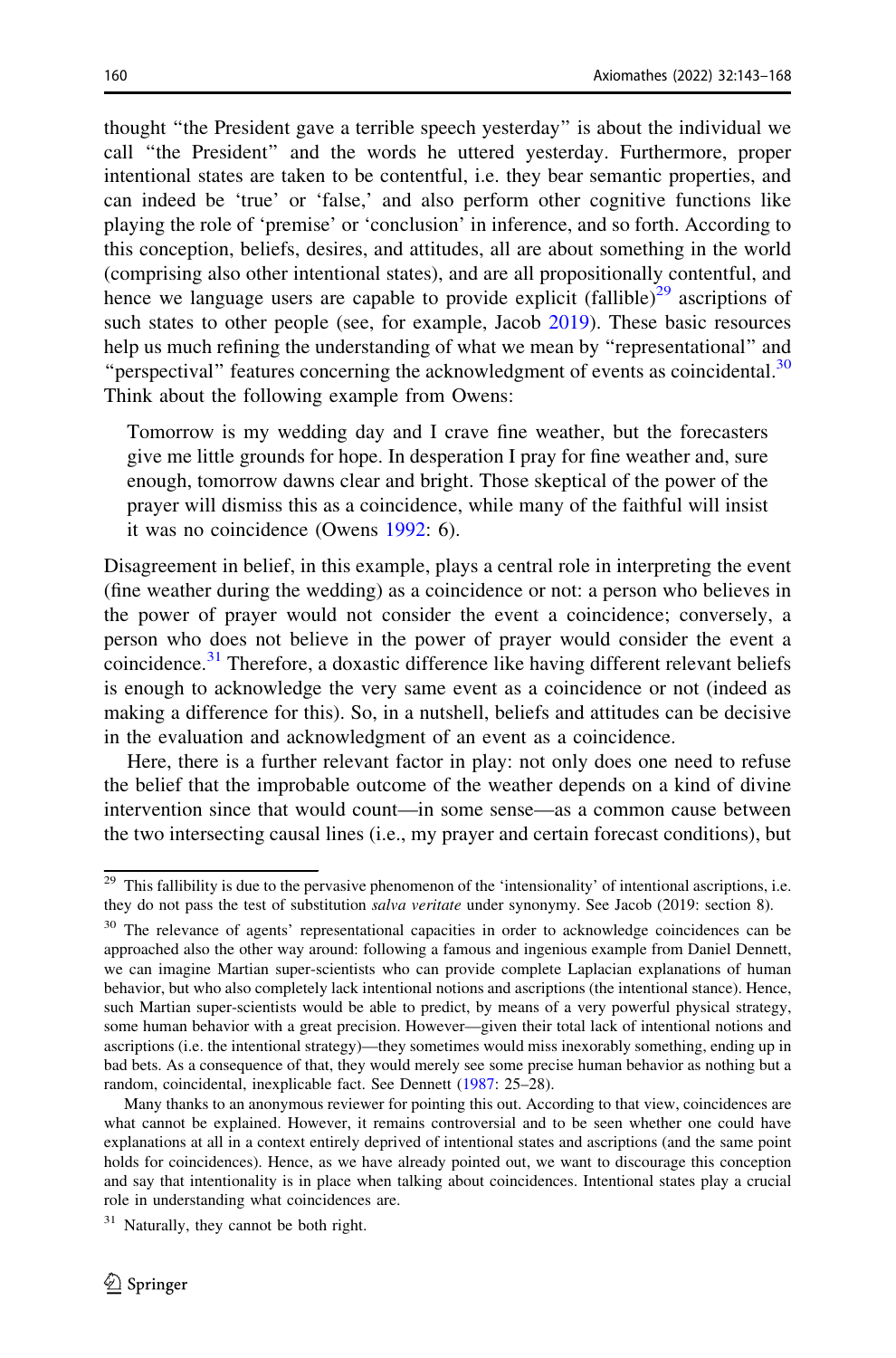the event under discussion must be also *relevant* and *desired* for the agent. Therefore, the causal independence of the causal lines (fine weather, and the hope of fine weather for the wedding day) plus epistemic access in a suitable degree, in this specific case, are *not enough* to establish whether the event is a coincidence or not. That is, the psychological aspects (e.g., beliefs, desires, hopes, and interests) in this context play a very important role in defining the intersection between my prayer and some forecast conditions as a coincidence; this means that the basic elements we tend to consider when we recognize coincidental events are not only the independence between the relevant lines and a certain kind of epistemic access to it. The independence, together with the required degree of epistemic access, are necessary but not sufficient. A certain kind of psychological dependence (what we call the 'significance' condition) is also required, since it is often relevant in classifying an event as a coincidence.

In such a case, believers do not acknowledge the coincidence (to them, it is just a prayer answered), while those who are sceptical evaluate the event as a coincidence. $32$  Thus, only having epistemic access to the intersection of causal lines is not sufficient to determine whether it is a coincidence or not. Here, attitudes and beliefs play a role that is independent from simply having access to the intersection. Fine weather is not a coincidence per se: we need minded observers who have *not only* epistemic access to the intersection between independent causal lines *but also* relevant attitudes and beliefs in play (e.g., the desire for fine weather, the act of evaluating one type of weather as fine as opposed to others, and so forth). The attitude can work here in a constitutive way; it constitutes the coincidence. This point has interesting consequences because it entails a kind of supremacy of the psychological components (i.e., attitudes and beliefs) over epistemic access when they are relevant in distinguishing whether an intersection is a coincidence or not. In the example from Owens, without the relevant attitudes and beliefs (e.g., without being sceptical about the power of the prayer), there is simply no coincidence at all. Attention, attitudes, values, beliefs, and commitments all can play crucial constitutive roles in understanding what we call coincidences. These intentional states and attitudes are able to explain exactly why a particular event can be judged as significant by the agent (and why not when it is not considered significant).

This 'significance' condition can be spelled out also in slightly different terms, for example in terms of 'relevance.' Although people can see the independence between intersecting causal lines, people can still think that some intersections are not coincidences because the intersections are not, in any sense, relevant. A coincidence is something that is not only unexpected but also relevant to us. This attribution of significance, again, depends on knowledge, beliefs, attitudes, and values, all the doxastic and epistemic components of our mental lives that make a great difference when the moment comes to determine the relevance of something.

Here, relevance is a requirement that is embedded in the epistemic and the psychological sides of our ability to take something as a coincidence. Something is

Also superstition and astrology, being explanations in their own way, rather than providing examples of coincidences, show us that if one believes in some form of explanation, he/she sees far fewer coincidences than those who do not believe. Hence, lack of explanation appears to be a significant requirement for coincidences.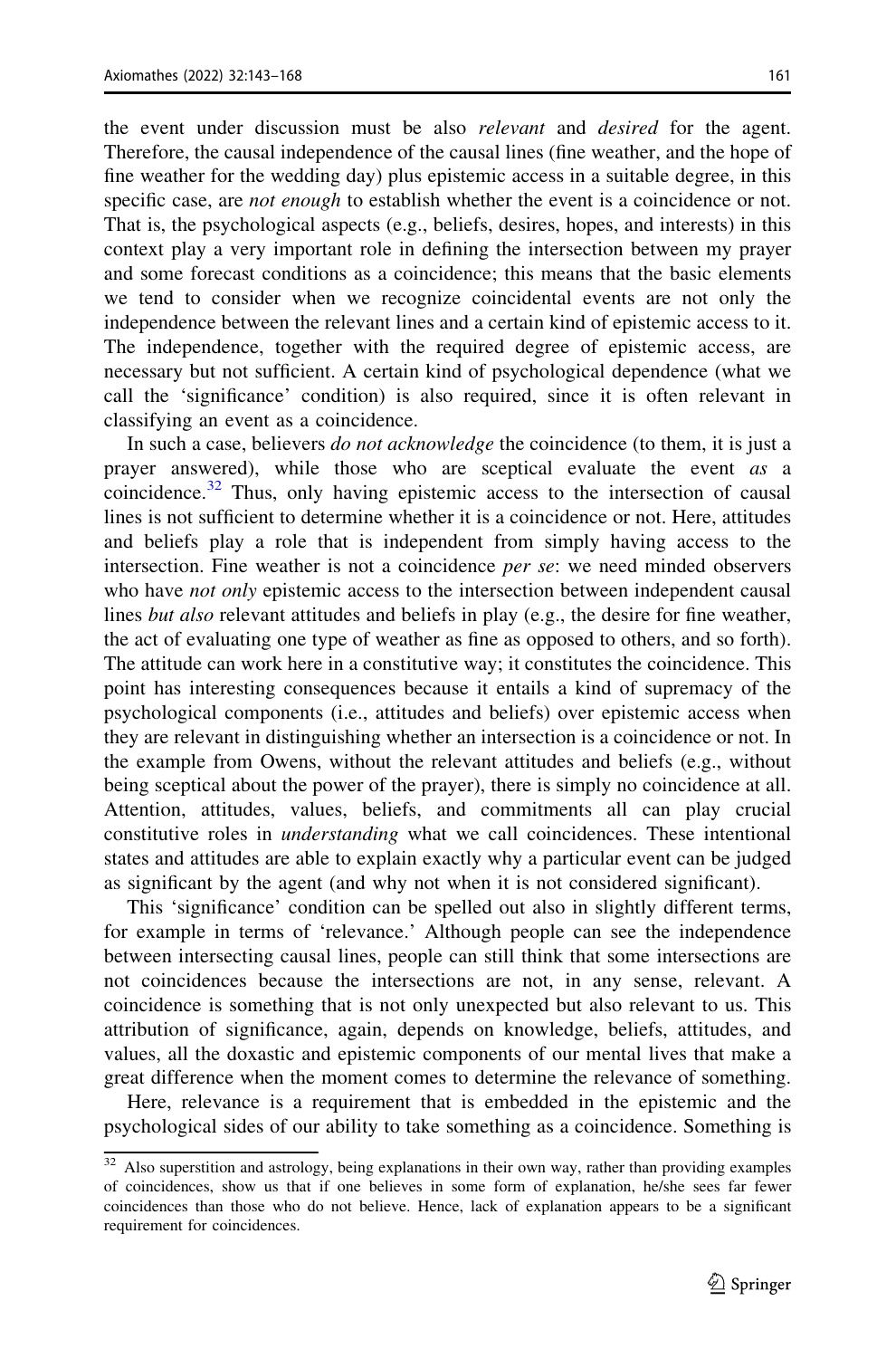relevant for us because of what we know, what we believe, and what we have been told, but it is also relevant because we like it, love it, or find it desirable, funny, terrible, or any number of other qualities. We often come to know things that catch our interest and tend to ignore things that we find unattractive or boring. Thus, the very fact that we know something cannot be detached a priori from our attitudes toward it; a particular attitude can be the very basis of the fact that we know something, and it yields the possibility that if we did not like it, we would not know of it. Therefore, it is quite hard to disentangle one aspect from the other since what we know very often depends on what we find interesting, useful, and so on. Vice versa, it happens that we can come to love something only after we know it. There is not a general order to follow: the two aspects are strictly entwined in the realm of ''the mental.'' Relevance is crucial for the acknowledgment of coincidences from many points of view, both from our own personal amount of information and from our personal profile of attitudes. These aspects of relevance definitely are nonnegotiable requirements.

Regarding coincidences, relevance/significance can be explained in theoretical (intellectual) and hermeneutic (cultural) terms: 1) the theoretical strategy determines a field of hypothesis, theories, and specialist practices where unexpected outcomes—determined by the intersection of independent causal lines—are meaningful, relevant, and interesting as well as surprising and puzzling; 2) the hermeneutic strategy determines a field of beliefs, shared meanings, values, laws, and ordinary social practices in which unexpected events—determined by the intersection of independent causal lines—are meaningful, relevant, and interesting as well as surprising and puzzling. Both dimensions are important and decisive, since we can distinguish a coincidence that is relevant in a specialist setting from one that is relevant only in ordinary contexts.

#### 4.2 Probability

Another point worthy of discussion is what has been called, until now, the unexpected character of coincidences: what we named condition (1), the ''chance'' condition according to which the relevant event is not a probable one by common standards. The fact that causal sequences interact in a way that is not expected is very important, because expectations are mental states characteristic of epistemic subjects. Our best understanding of these expectations is cashed out in terms of subjective probable outcomes of actions and events, and hence it is a matter of subjective probability. Something is generally unexpected when it is unlikely. Our evaluations of probability dealing with what is going on around us determine what is expected and unexpected and what is likely, or very unlikely, to happen.

Indeed, our very ordinary conception of coincidences is strongly affected by our doxastic stance, by what we know, what we believe, and as well by what we expect. As a consequence, we could ask whether a non-unexpected intersection between events that belong to independent causal chains is still a coincidence.

Think about cases in the natural sciences. During a scientist's work in a laboratory, if some causal sequences (e.g., those of two particles) intersect in a way that is expected, even if they are mutually independent from a causal point of view,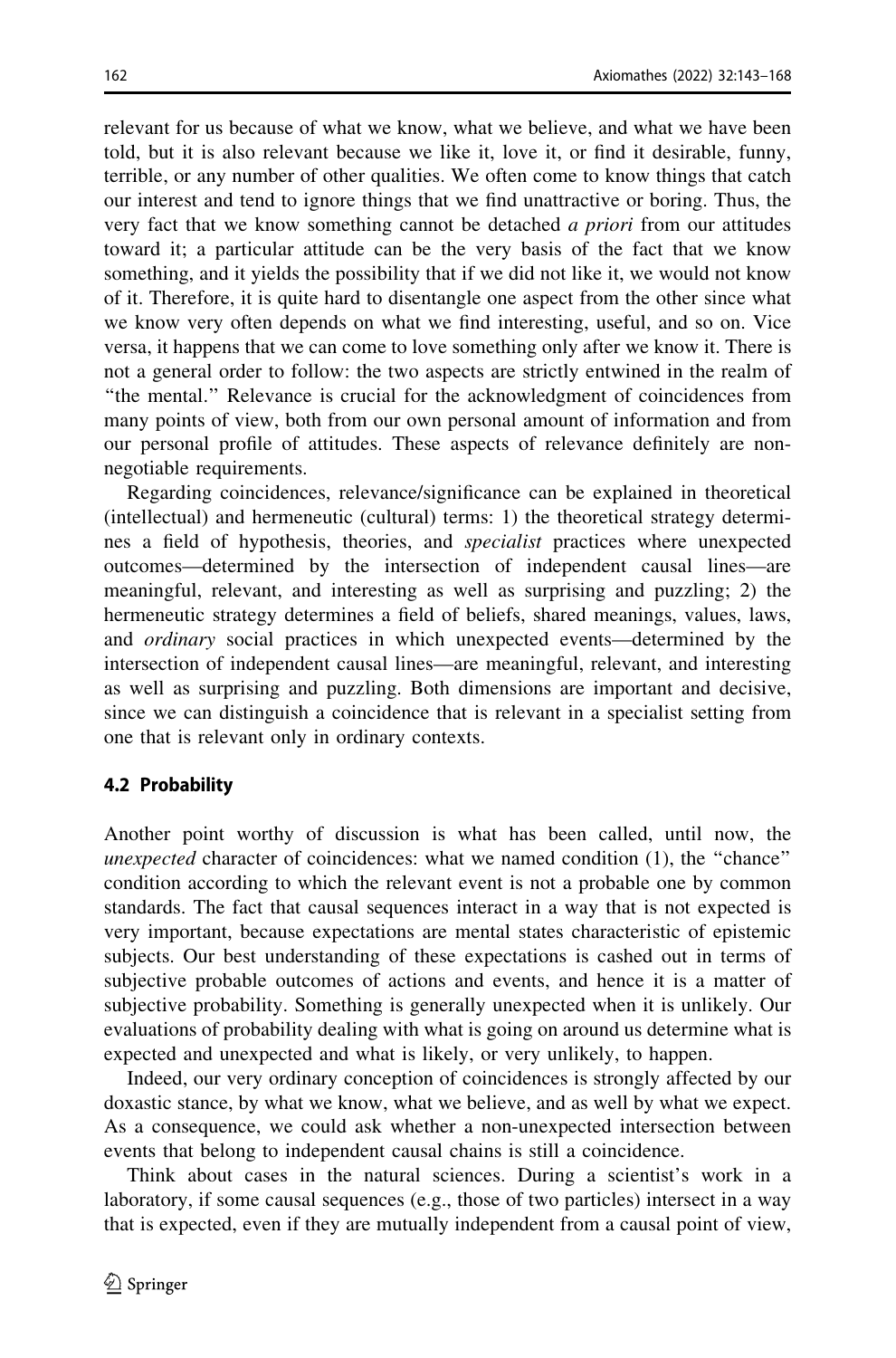then what happens is no longer a coincidental event (no chance, no accident, just causal independence). In this case, since a calculation predicts the intersection or at least a hypothesis envisages it, the independence is not sufficient to make the intersection a coincidence. That intersection would be a coincidence only if it was something unexpected and not contained in the hypothesis. (It would also be, by the way, an empirical failure for previous false hypotheses.)

This is not anything new, as it is strongly reminiscent of what Aristotle says in Metaphysics:

Going to Aegina was an accident for a man, if he went not in order to get there, but because he was carried out of his way by a storm or captured by pirates. The accident has happened or exists, not in virtue of the subject's nature, however, but of something else; for the storm was the cause of his coming to a place for which he was not sailing, and this was Aegina (Aristotle, Metaphysics, Book V, 30).

Although the intersection of independent causal lines is a necessary feature for determining coincidences, it is not sufficient since the unexpected component is always required. There is an act of judgment, a distinct mental kind of activity, in which we decide whether a particular intersection of causal lines is a coincidental event or not. We may decide that the intersection is a coincidence, or at least we may find it to be so, but a kind of psychological activity regarding the subject is always required.

All this discussion, at this point, allows to insert this epistemic dimension in a more fine-grained definition of coincidence: a coincidence is an (unexpected) relational event that occurs through the intersection of two or more independent causal sequences. Minded observers must be able to represent the independent causal sequences as coincidental because the observers can recognize their independence; moreover, the act of recognition of coincidences as such involves many other features of our mental activities and certain epistemic conditions: values, beliefs, expectations, attitudes, desires, and whatever can make us see things differently or perceive something as odd or uncommon.<sup>33</sup>

<sup>&</sup>lt;sup>33</sup> David Hand examined extremely unlikely events, such as coincidences, miracles and so on: not only do events like those occur, according to him, but they keep occurring, and are even commonplace (Hand [2014\)](#page-24-0). So that, ''an inexplicable event (normally a welcome one) attributed to a god: a supernatural event" (Hand [2014](#page-24-0): 27) turns out to be less surprising than some others almost to be expected. In his book, Hand deals with the main reasons for the not uncommon occurrence of such rarities, stating that events which seem rare, such as the coincidence of my bumping into a falling hammer while going to have a drink with friends, are to be expected. Expected coincidences are not a contradiction in terms, and living organisms also thrive on expected coincidences, anticipating them to survive and flourish. Perhaps what makes a coincidence an "improbable miracle," is that it happens exactly to me, or to a friend of mine, i.e. the fact it is worthy of my particular attention, in a way that one can ask: Why does this good luck or bad luck happen exactly to me? According to our view a coincidence is not every effect that is brought about by the accidental crossing of independent causal lines: the ordinary man is not bothered by the frequently occurring accidental effects which are not worthy of special note, such as the fact he meets several persons as he daily walks from home to his workplace. But he finds much more worrying the mysterious occurring meeting between a falling hammer and his friend's head. Coincidences are something which ''miraculously'' happen to us.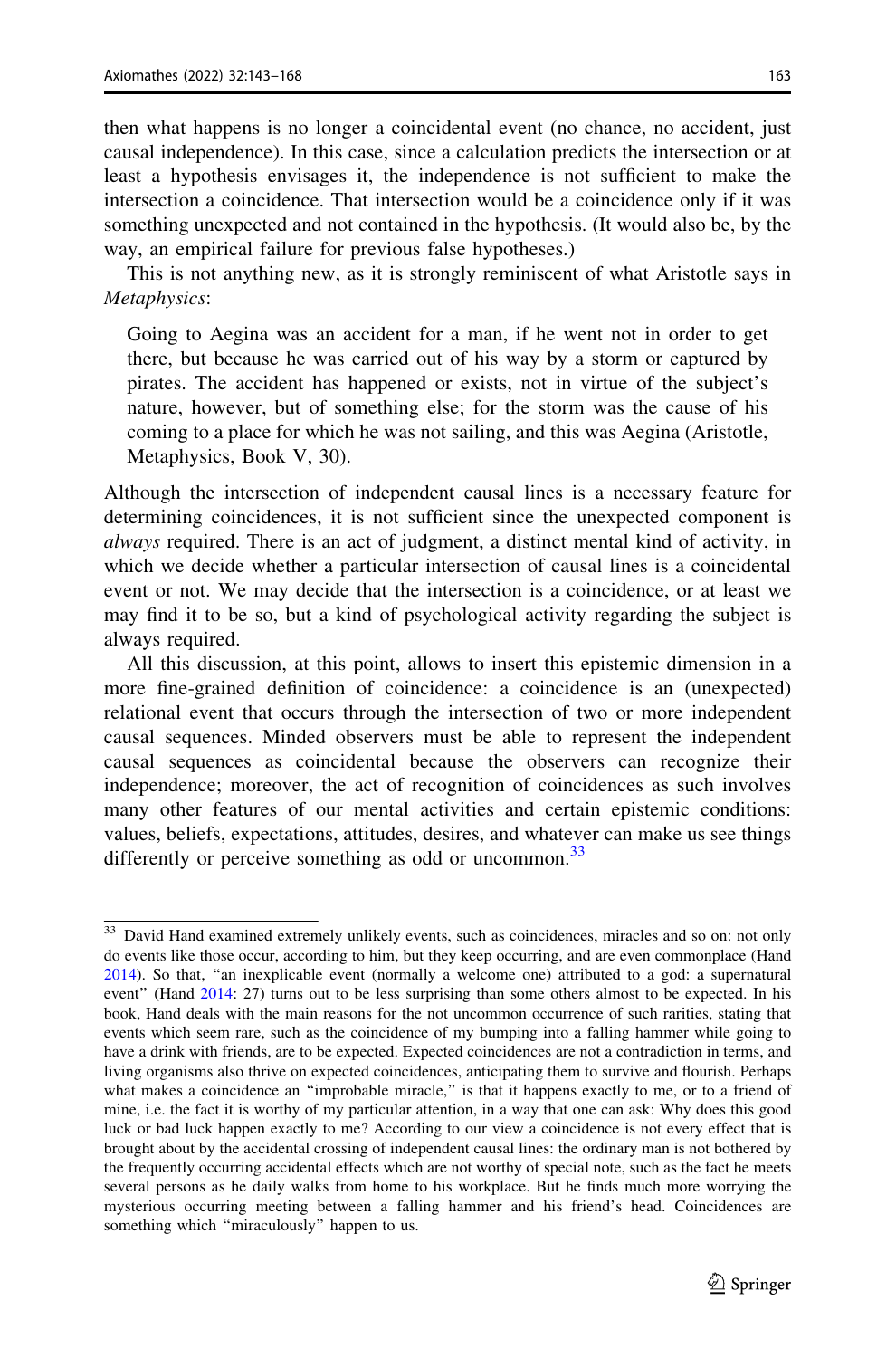## 4.3 Control

Another important aspect envisaged by Hart and Honoré is that these events somehow "occur without any human contrivance." In the literature, this aspect is employed for defining the concept of epistemic luck—a generic notion to describe the ways in which it can be fortuitous that some person has a true belief—, and it is usually called the 'control' condition. Very generally, it means that epistemic luck is independent of one's control. Especially, according to Pritchard ([2005\)](#page-24-0) epistemic luck demands total independence of one's control:

Another common way of characterizing luck is in terms of control, or rather the absence of it. If one were to say that, for example, ''I discovered the buried treasure by luck,'' one would be naturally understood as implying that one did nothing to ensure that one discovered what one did—that the discovery itself was out of one's control in some way (Pritchard [2005](#page-24-0): 127).

This "control" condition is not a new one. Almost the same can, in fact, be already found in Aristotle and Aquinas, when they teach what it means to state that the same event happens by chance:

Then, when he [Aristotle] says: It is manifest to me etc., he concludes from the foregoing that concerning the things are simply done for the sake of something, when they do not come to be the cause of what happened to him, but which are made for the sake of anything of external, then we say that they were made by chance (Saint Thomas Aquinas, Commentaria: In libros Physicorum, II, Lectio 10). $34$ 

What exactly is Aquinas, together with Aristotle, saying here?

Let us consider an agent acting for an end. To say that an agent acts for an end is to say that both the agent and his activity have a determination that comes from that end; it is to say that both the agent and his activity tend toward that end. Now if the agent's activity brings about an event to which he and the activity are not determined; if it brings about something end-like that is outside the determination of himself and his activity, we say the agent acted by chance; we say the agent and his activity produced a chance event (Junkersfeld [1945](#page-24-0): 41, italic is ours).

As it can be seen, this passage summed up the same as the ''control'' condition invoked in the case of epistemic luck. But let us put epistemic luck aside and go back to coincidences.

Think about Monod's example: Dr Brown is in control of *his* walk, he wants to go in a precise direction with a clear aim, that is visiting a patient. Some kind of control can be involved in one of the relevant causal trajectories. However, Mr Jones' hammering is out of Brown's control, since the two causal histories are

<sup>&</sup>lt;sup>34</sup> «Deinde cum dicit: Quare manifestum est etc., concludit ex praemissis quod in iis quae simpliciter fiunt propter aliquid, quando non fiunt causa eius quod accidit, sed fiunt causa alicuius extrinseci, tunc dicimus quod fiant a casu».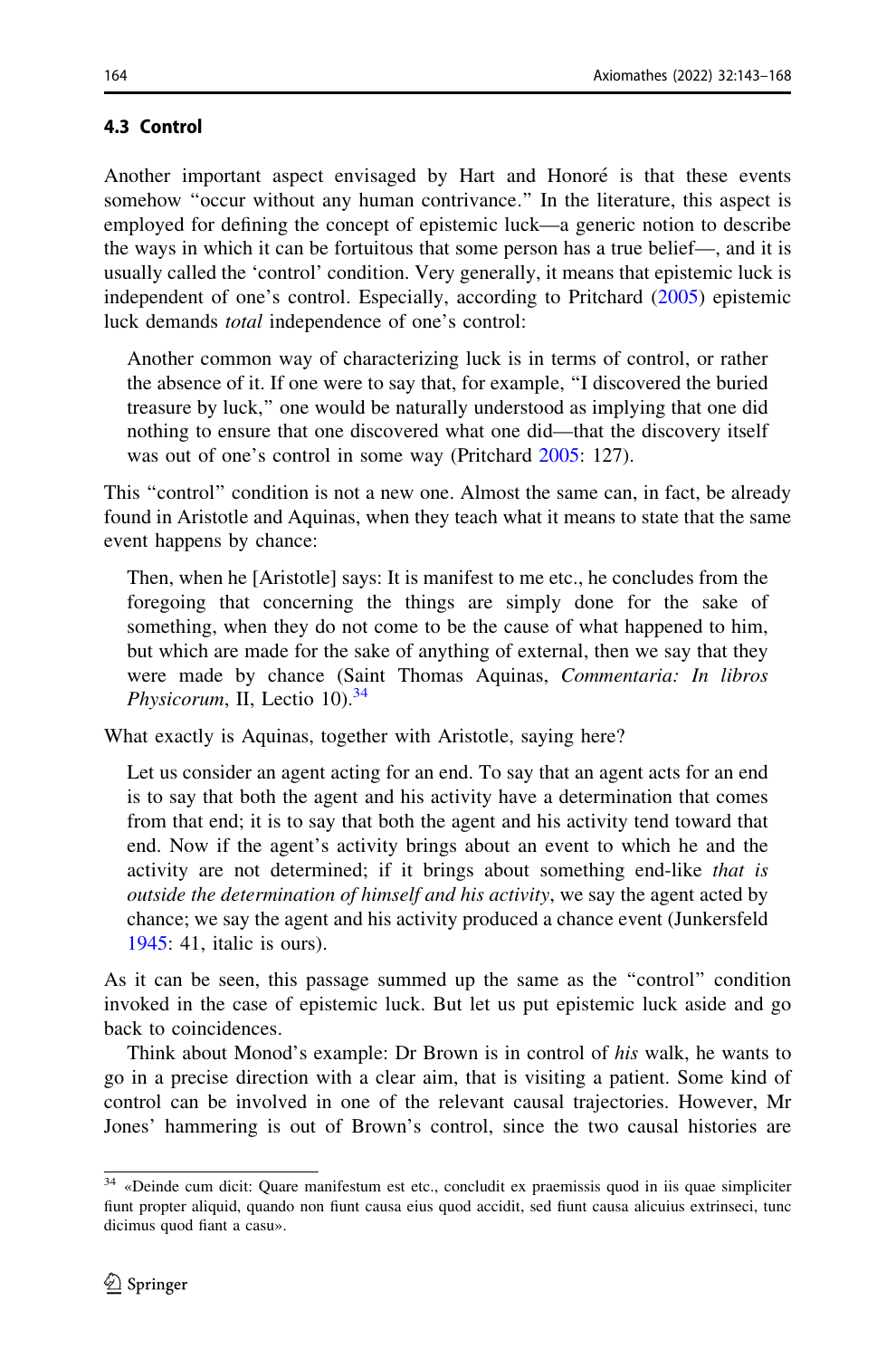mutually independent. Therefore, a form of control is involved, but it is not a control that involves the entire intersection; it can be a kind of control regarding only one of the component causal trajectories. The intersection between Dr Brown's walk and Mr Jones's hammer is totally *outside the determination of* Dr Brown and his activity.

The ''control'' condition, on the basis of Monod's example above, can be refined in teleological terms: Dr Brown wants *only* to go to visit his patient and it is not his intention to meet Mr Jones' hammer; at the same way, Mr Jones wants just to fix the roof and it is not his intention to make the hammer fall down and hit the doctor's head. Dr Brown and Mr Jones both *do not* intend to produce the tragic accident which instead happens.

Similarly, in *Physics (Book II*, 5, 196b33-197a6, 12–18), Aristotle offers an analysis of chance by means of the following example: a man wants to attain a precise end, that is to watch a play. Hence, he chooses to come to the marketplace, where the theatre is located. Then, he goes to the marketplace, where he unexpectedly encounters his debtor. Thus, he achieves an end that is outside the determination of himself and his activity: he collects on a debt. According to Aristotle, the man's encounter with the debtor is an outcome of chance, since a chain of causation which is aimed at a particular end, namely to attend a play, brings about an event that it is not intended to produce. In this example the teleological activity of the man who gets his money back is not intended to get the money back; likewise, the teleological activity of the debtor is not intended to pay the money  $back<sup>35</sup>$ 

What about incompetent teleology? $36$  Would a failure or success be a coincidence then? Suppose Mr Jones intends to drop a hammer on Dr Brown to kill him, but he is not ready in time. Then, in his scramble, he inadvertently kicks another hammer he had not noticed before (killing the doctor). Would this death be a coincidence then? Following Roderick Chisholm's account of agent-causation (see Chisholm [1966](#page-24-0)), we say that the answer is in the negative. Mr Jones has Dr Brown's life indirectly in power, that is there is a sequence of things  $\langle p, ..., s \rangle$  such that, starting from his bad intentions, he has  $p$  (i.e. his going up to the roof at a certain time) directly in his power, and he has s (i.e. the hammer hitting Dr Brown's head and killing him) indirectly in his power. Moreover, the event  $p$  is not caused by other events or states of affairs, but it is caused by the agent himself, who causes  $p$  in the endeavour to make s happen. So that the man, though by means of the wrong hammer, is responsible for the doctor's death. Suppose once again that Mr Jones intends to drop a hammer on Dr Brown to kill him, but he is not ready in time. Then, in his scramble, he inadvertently kicks another hammer he had not noticed before. Differently, this time that hammer does not hit and kill the doctor. Would this NON-death be a coincidence then? Following Chisholm's account, we say that the answer is positive. Mr Jones has no power at all in Dr Brown's NON-death: the event  $p$  (i.e. his going up to the roof at a certain time) is not caused by other events

<sup>&</sup>lt;sup>35</sup> It is important to specify that, although the Aristotelian argument regarding chance is strictly related to the discussion concerning final causes and  $\tau \& \lambda o \zeta$ , this paper does not engage in a discussion about that.

<sup>&</sup>lt;sup>36</sup> Thanks to an anonymous reviewer for raising this interesting point up.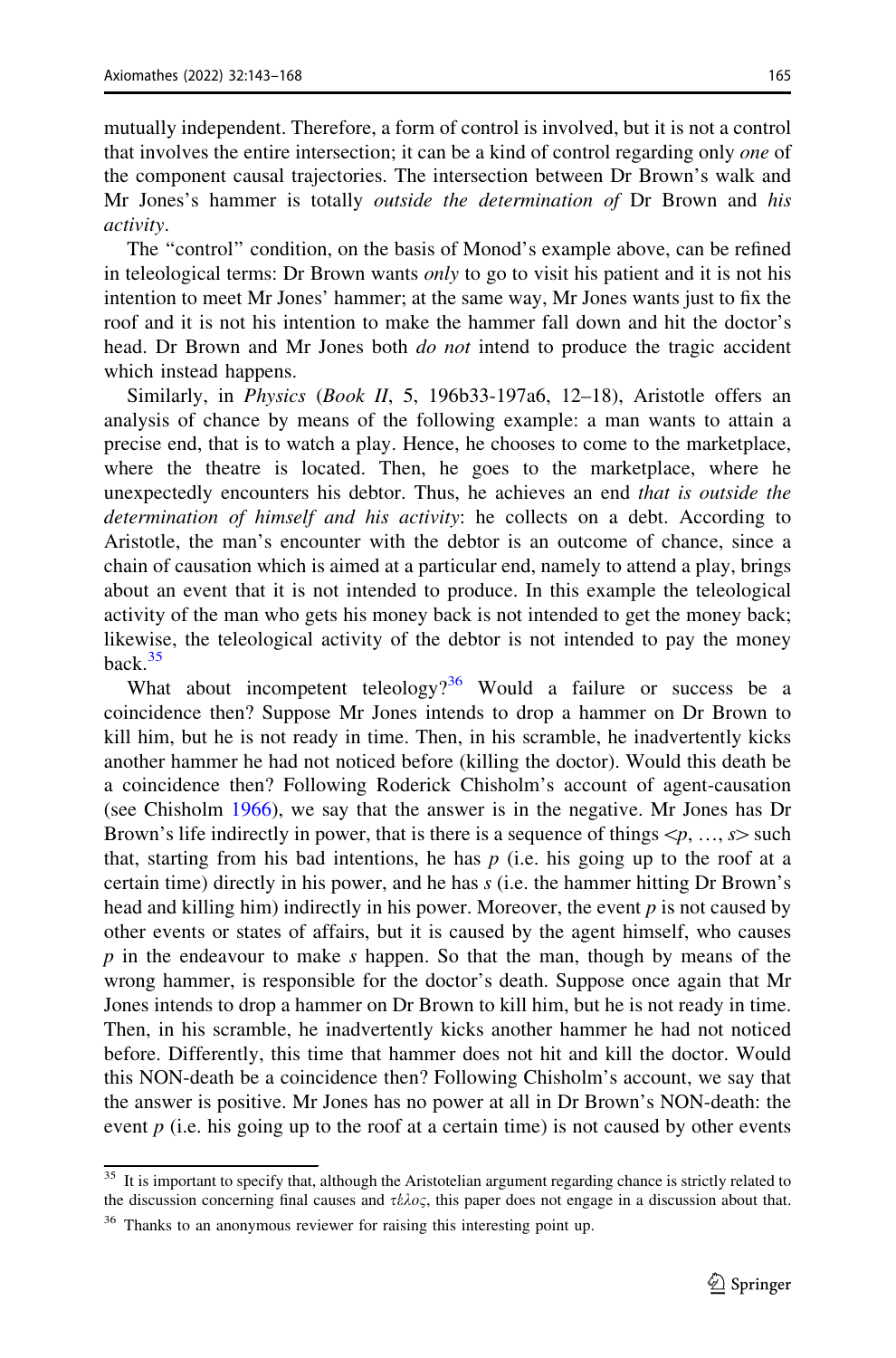or states of affairs, but it is caused by the agent himself. However, Mr Jones causes  $p$  in the endeavour to make the doctor's death happen, which does not happen instead. So that the man is not responsible for the doctor's NON-death. Those examples show once again how the absence of human contrivance is important to define coincidences.

Coincidences, intended as the result of the intersection between independent causal lines, are out of one's control and occur, in some sense, without human contrivance.

In summation, coincidences are as follows:

- 1. Unexpected—they respect the 'chance' condition
- 2. Relevant—they respect the 'significance' condition
- 3. Unplanned (not made by an act of the will)—they respect the 'control' condition
- 4. Fruits of the intersection between epistemically accessible independent causal lines—they respect the 'ontic independence' condition.

### 5 Conclusion

According to this account, coincidences are complex events for which no single constitutive component is sufficient to warrant their existence:

- Intersections between independent causal lines are necessary for coincidences but are not sufficient without their epistemic acknowledgment, our expectations, our attitudes toward them, and our plans.
- A minimal degree of epistemic access is necessary for coincidences but is not sufficient without the intersection of independent causal lines, as well as certain expectations, beliefs, attitudes, and plans.
- Expectations, beliefs, attitudes and plans are necessary for coincidences but are not sufficient without the intersection between independent causal lines and a certain kind of epistemic access.

The degree of epistemic access plays a very important role in identifying the independence between intersecting causal lines. Moreover, expectations, attitudes, and so on are necessary to define coincidences.

This rich view of the nature of coincidental events directly rules out conceptions like Monod's and Cournot's: strict objectivism about coincidences. The mental (i.e., epistemic and psychological conditions) and the ontic components are both necessary in determining a coincidence, but none is alone sufficient to really understand the nature of coincidences.

Acknowledgements We would like to thank many audiences who attended, and actively commented on, early presentations of this work and especially: people in Cagliari for the SIFA Graduate Conference 2013; people in L'Aquila for the SIFA2014 Conference; people in Port Elizabeth for the PSSA2015 Conference; people in Osnabrück for the GAP.9 Conference, and people in Pistoia for the SIFA2016 Conference. We would also like to thank an anonymous reviewer for this journal for valuable comments and suggestions.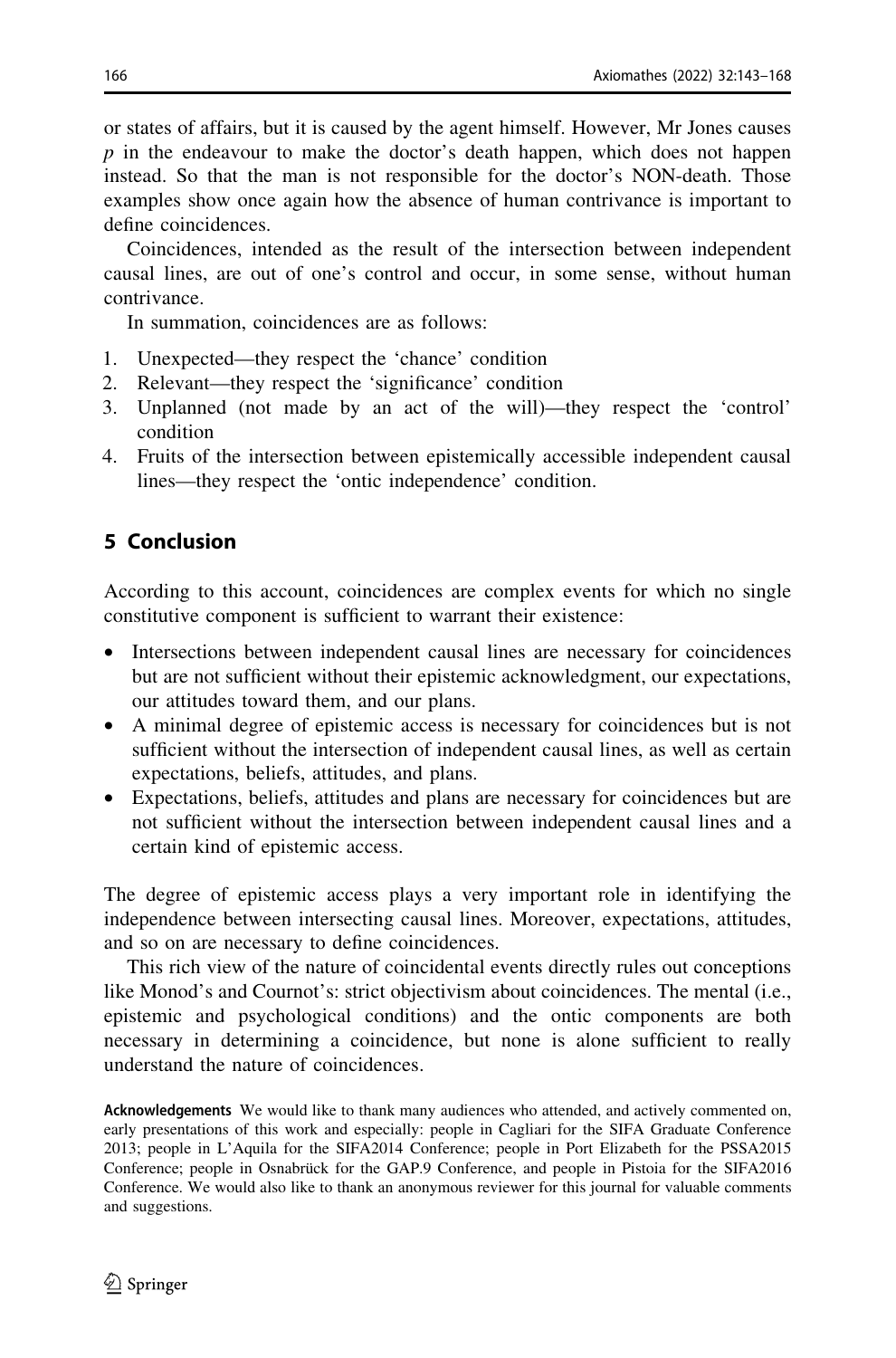<span id="page-24-0"></span>Open Access This article is licensed under a Creative Commons Attribution 4.0 International License, which permits use, sharing, adaptation, distribution and reproduction in any medium or format, as long as you give appropriate credit to the original author(s) and the source, provide a link to the Creative Commons licence, and indicate if changes were made. The images or other third party material in this article are included in the article's Creative Commons licence, unless indicated otherwise in a credit line to the material. If material is not included in the article's Creative Commons licence and your intended use is not permitted by statutory regulation or exceeds the permitted use, you will need to obtain permission directly from the copyright holder. To view a copy of this licence, visit [http://](http://creativecommons.org/licenses/by/4.0/) [creativecommons.org/licenses/by/4.0/.](http://creativecommons.org/licenses/by/4.0/)

Funding Open access funding provided by Università degli Studi di Sassari within the CRUI-CARE Agreement.

### References

- Aristotle, Physics. Book II
- Aristotle, Metaphysics. Book V
- Chisholm R (1966) Freedom and action. In: Lehrer K (ed) Freedom and determinism. Random House, New York, pp 11–44. Reprinted in Brand M (ed) (1970) The nature of human action. Scott Foresman and Company, Glenview, pp 283–292
- Cournot AA (1851) Essai sur les Fondements de nos Connaissances et sur les Caractères de la Critique Philosophique. Hachette, Paris
- Dennett DC (1987) The intentional stance. The MIT Press, Cambridge
- Engel M (2011) Epistemic luck. In: Fieser J, Dowden B (eds) Internet encyclopedia of philosophy. http:// www.iep.utm.edu/epi-luck/
- Hand DJ (2014) The improbability principle: Why coincidences, miracles, and rare events happen every day. Scientific American/Farrar, Straus and Giroux, New York
- Hart H, Honoré A (1959) Causation in the law. Clarendon Press, Oxford
- Jacob P (2019) Intentionality. In: Zalta EN (ed) The stanford encyclopedia of philosophy. https://plato.stanford.edu/entries/intentionality/
- Junkersfeld MJ (1945) The aristotelian-thomistic concept of chance. University of Notre Dame, Notre Dame
- Lando T (2016) Coincidence and common cause. Noûs  $51(1):132-151$ . [https://doi.org/10.1111/nous.](https://doi.org/10.1111/nous.12166) [12166](https://doi.org/10.1111/nous.12166)
- Laplace PS (1814) Essai philosophique des probabilites. Bachelier, Paris
- Melas A (2017) Cournot's notion of hasard: an objective conception of chance. Axiomathes 27(6):685–697. <https://doi.org/10.1007/s10516-017-9333-7>
- Monod J (1971) Chance and necessity: essay on the natural philosophy of modern biology. Vintage, New York [1970]
- Owens D (1992) Causes and coincidences. Cambridge University Press, Cambridge
- Pritchard D (2005) Epistemic luck. Oxford University Press, Oxford
- Putnam H (1981) Reason, truth, history. Cambridge University Press, Cambridge
- Quine WVO (1960) Word and object. The MIT Press, Cambridge
- Reichenbach H (1956) The direction of time. University of California Press, Berkeley
- Rorty R (1998) Truth and progress. Philosophical papers vol III. Cambridge University Press, Cambridge Saint Thomas Aquinas. Commentaria: In libros Physicorum, II
- Suppes P (1970) A probabilistic theory of causality. North-Holland Publishing, Amsterdam
- Varzi A (2005) Ontologia. Laterza, Roma-Bari
- Vidunas R (2019) Delegated causality of complex systems. Axiomathes 29:81–97. [https://doi.org/10.](https://doi.org/10.1007/s10516-018-9377-3) [1007/s10516-018-9377-3](https://doi.org/10.1007/s10516-018-9377-3)

Publisher's Note Springer Nature remains neutral with regard to jurisdictional claims in published maps and institutional affiliations.